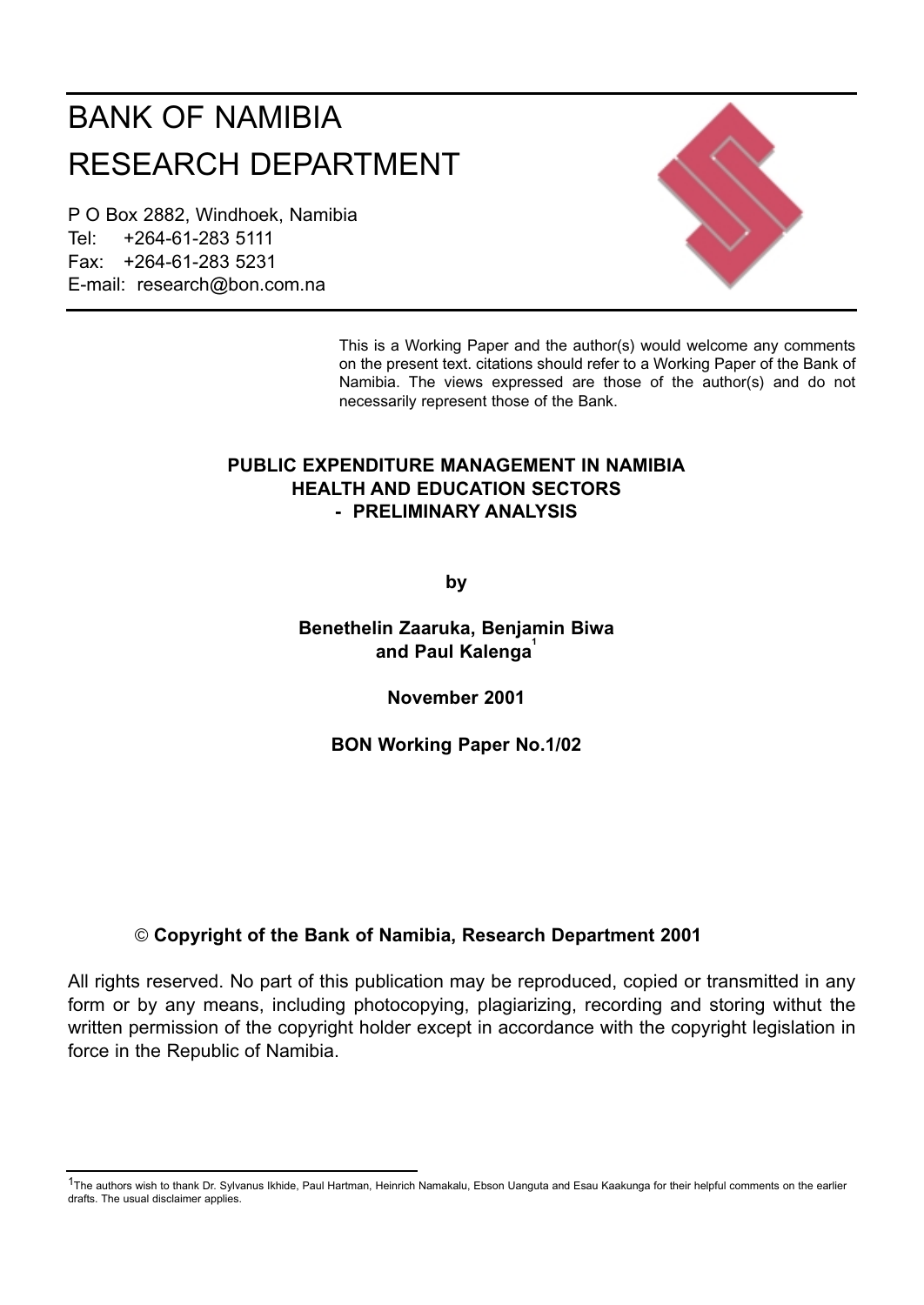#### **ABSTRACT**

This study assesses expenditure efficiency on education and health in Namibia. The votes and the type of expenditure on education and health during the period 1990/91 to 2000/01 is examined and compared to relevant performance indicators. The selection of the education and health sectors analysis in this study is not coincidental; it is done for two main reasons. First, the two sectors combined consume marginally below half of the total national budget. Secondly, these sectors are believed to have a greater multiplier effect on the economy in the long-term and eventually improve the social and economic conditions of the population.

The study concluded that Namibia's educational system appears to be very financially burdensome, accounting for over 10 per cent of GDP. Capital expenditure on education has been minimal and there are no prospects for the situation to change given resource constraints. Ten years after independence, half of Namibians have access to primary health care services. Social and health indicators for Namibia have improved during this period. This paper provides some recommendations to improve the efficiency in these sectors.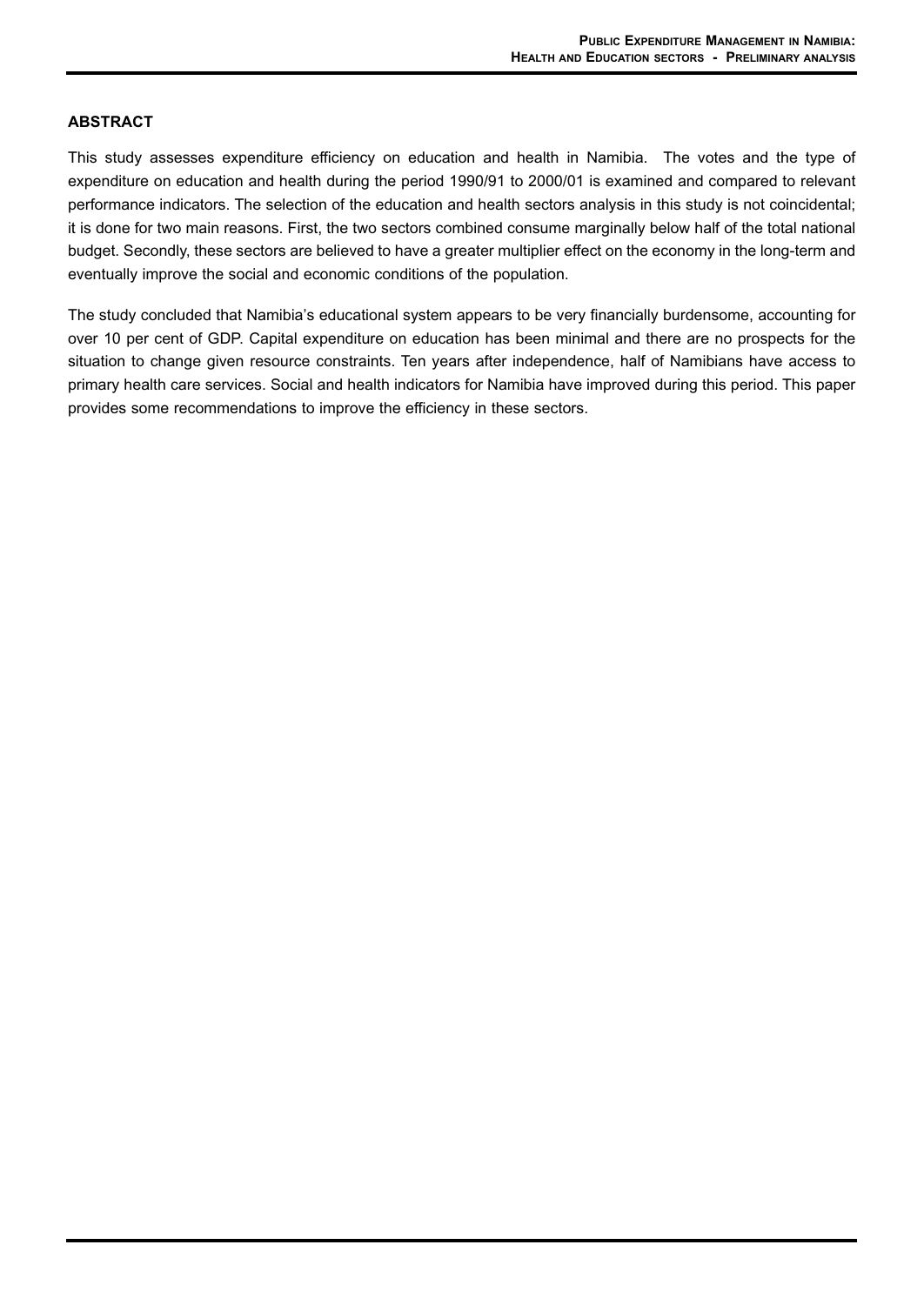# **TABLE OF CONTENT**

| 4.1.1                                                                                                               |
|---------------------------------------------------------------------------------------------------------------------|
|                                                                                                                     |
|                                                                                                                     |
|                                                                                                                     |
|                                                                                                                     |
| 14. A.2.2 Overview of Health Expenditure contract contract contract contract of the discovery of Health Expenditure |
|                                                                                                                     |
|                                                                                                                     |
|                                                                                                                     |
|                                                                                                                     |
|                                                                                                                     |
|                                                                                                                     |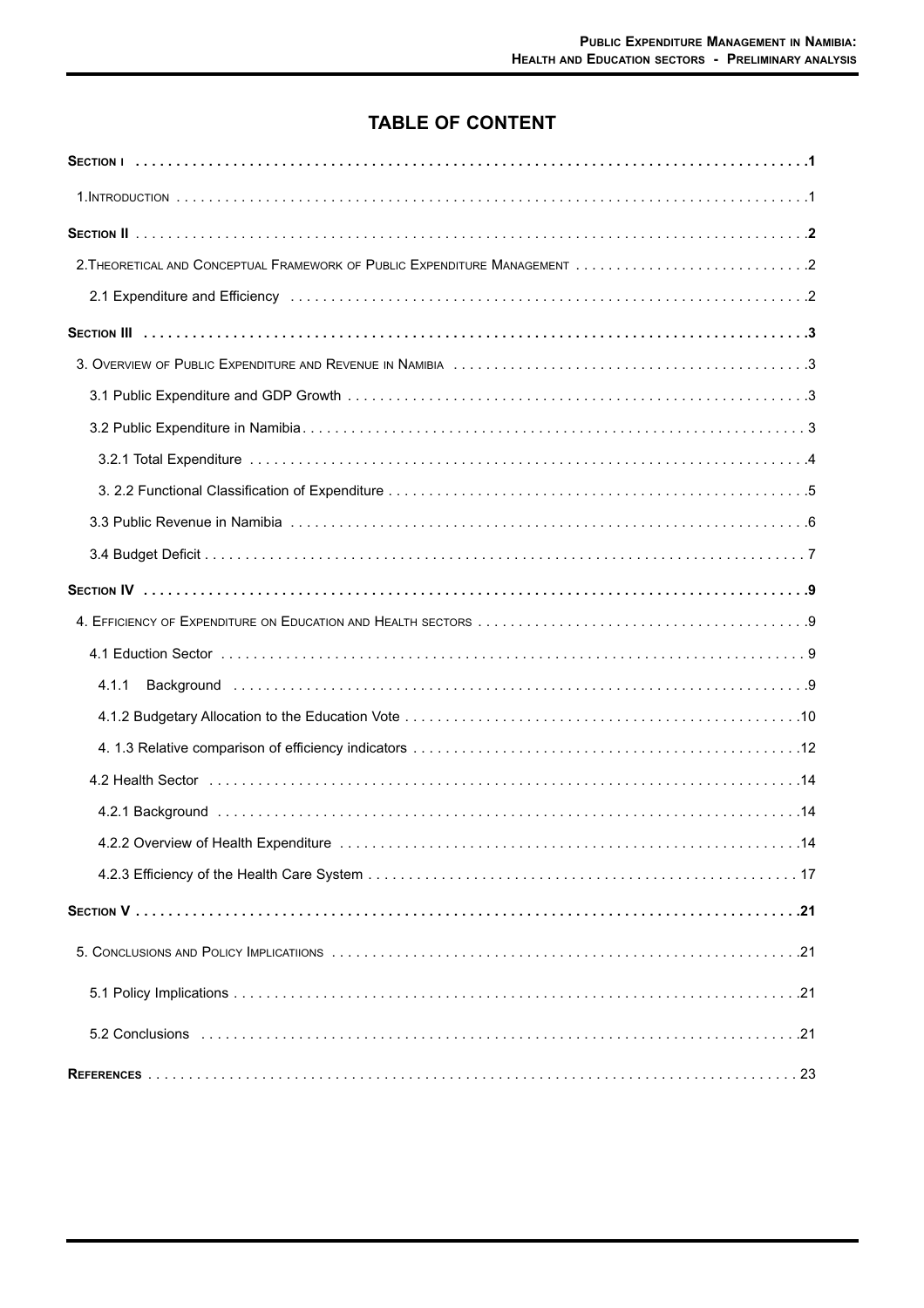# **SECTION I**

#### **1. INTRODUCTION**

Unsustainable fiscal imbalances and inefficiencies in public expenditure management are some of the critical macroeconomic problems facing developing countries. These have serious implications on effective and efficient public service delivery necessary for meeting long-term development objectives. The efficiency with which these services are provided becomes important, not only in the debate on the appropriate size of government, but also in ensuring macroeconomic stability and sustained economic growth. The level and composition of public expenditure as well as its management should be carefully considered.

The identification of more and less productive government expenditure $\degree$  is fundamental for the efficient functioning of the public sector. A high degree of public expenditure productivity implies that more or higher-quality public services can be provided with a given resource or within budgetary constraints. Evaluating the efficiency of the provision of public goods, such as education and health, involves difficult questions of defining and measuring output relative to inputs. Appropriate indicators must be identified that would help in improving efficiency and releasing resources for priority uses which ultimately are essential for achieving economic development.

Efficiency considerations should occupy a central position in decisions on public spending. From this perspective, the primary objective of this paper is to try to gain a preliminary insight into the expenditure efficiency on education and health in Namibia. The votes and the type of expenditure on education and health during the period 1990/91 to 2000/01 will be examined and compared to relevant performance indicators.

The selection of the education and health sectors is not coincidental; it is done for two main reasons. First, the two sectors combined consume marginally below half of the total national budget. Concern has been raised in public discourse as to whether the expenditure on these sectors is justifiable given the returns. Secondly, these sectors are believed to have a greater multiplier effect on the economy in the long-term and eventually improve the social and economic conditions of the population. From an economic perspective, the provision of adequate health care improves human capital and promotes productivity of a worker. In the same way, expenditure on education can be regarded as a form of investment in human capital required in the development process. Thus, considering market imperfections on the one hand, and positive externalities that are usually associated with public spending on education and health on the other, there is both economic and social justification for public intervention.

The paper is structured as follows. Section II provides literature review on contemporary public expenditure management and efficiency issues. Section III gives a brief overview of public expenditure and revenue in Namibia. Section IV makes a qualitative assessment of the efficiency of public spending on education and health sectors. Section V gives the policy recommendations and conclusions.

<sup>2</sup> Two types of inefficiencies can be identified. *Allocative inefficiency* refers to inappropriate assignment of activities to the public sector instead of public sector. *Productive inefficiency* refers o a situation where goods and services are not provided by the public sector at a minimum cost.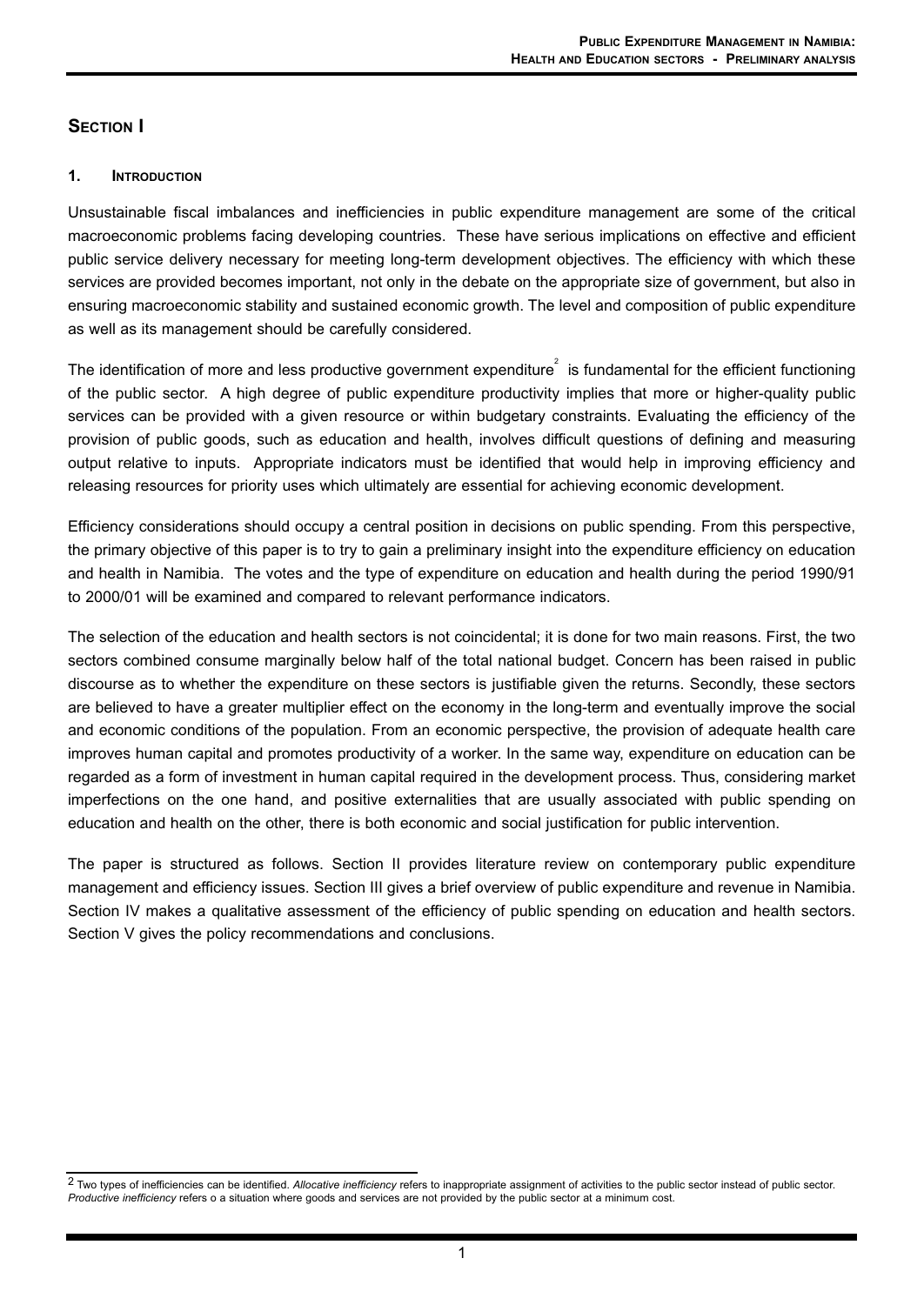# **SECTION II**

#### **2. THEORETICAL AND CONCEPTUAL FRAMEWORK OF PUBLIC EXPENDITURE MANAGEMENT**

#### **2.1 Expenditure and Efficiency**

Measuring and enhancing the efficiency of public expenditure continue to be a central issue in public sector reform programs in many countries. The productivity of government expenditure is typically evaluated in terms of its efficiency. From a technical point of view, the productive efficiency of an expenditure program can be evaluated by determining the extent to which a given output (goods and services) is produced at a minimum cost or by doing a cost-benefit analysis. However, since government intervention is normally designed to meet broader macroeconomic objectives, the scope for clear-cut efficiency judgements is relatively narrow.

A study by the International Monetary Fund in 1997 assessed the efficiency of government expenditure on education and health among thirty-eight African countries between 1984-95 $^{\circ}$  . These countries were compared to each other and also with countries in Asia and the Western Hemisphere. The results suggested a general improvement in the productivity of government spending on education and health in Africa, although the average level of efficiency has declined compared to countries in Asia and the Western Hemisphere. The study attributed such observed inefficiencies in Africa to the share of government wages in total spending.

Gupta et al (1997) also found that the degree of inefficiency has been higher at higher levels of per capita spending. This means that increasing budgetary allocations to education and health is likely to be not the only or most effective way to raise educational and health output. Unless specific measures are implemented to correct the underlying efficiency in spending, increased budgetary allocations to these social sectors will not necessarily translate into improved social outcomes. This appears to be an area where developing countries such as Namibia should pay attention.

Other studies assessed inefficiency in public expenditure with the help of regression analysis (Gerdtham, et al, 1995) or the use of social indicators to assess government outputs (Isenman, 1980; Sen, 1981; Aturupane, et al, 1994). Gupta, et al (1997), argued that such studies have not explicitly examined the relationship between government spending and social indicators. They tried to look at both inputs and outputs so as to gauge whether more output could be obtained with the same level of input. Previous studies to this effect suggested some conclusions, amongst others:

- health systems which combine private provision with public financing have been associated with lower public health expenditures and higher efficiency compared to publicly managed and financed health care systems (Gerdtham, et al, 1995);
- higher public spending has not been found to significantly improve social welfare (Tanzi and Schuknecht, 1997);
- -government spending on education and health has a positive impact on social indicators (Gupta, et al, 1997; Commader, et al, 1996), but there exist a diminishing return to scale in the production of education and health services in regions with relatively high per capita income and a limited private sector in the provision of education and health services (Gupta, et al, 1997);
- that as spending on education increases, it generates fewer added gains in the form of higher educational attainment (Gupta, et al, 1997); and
- there are also empirical support for increased spending on primary health care and primary and secondary education as opposed to tertiary levels in terms of efficient outcomes (World Bank, 1993; Sahn and Bernier, 1993).

<sup>3</sup> See Guputa et.al (1997). The study used data on public sector inputs and outputs in education and health. It also uitilised the Free Disposal Hull (FDH) Analysis - a technique developed to empirically assess the efficiency of production in a market environment, which distinguishes between efficient and inefficient producers.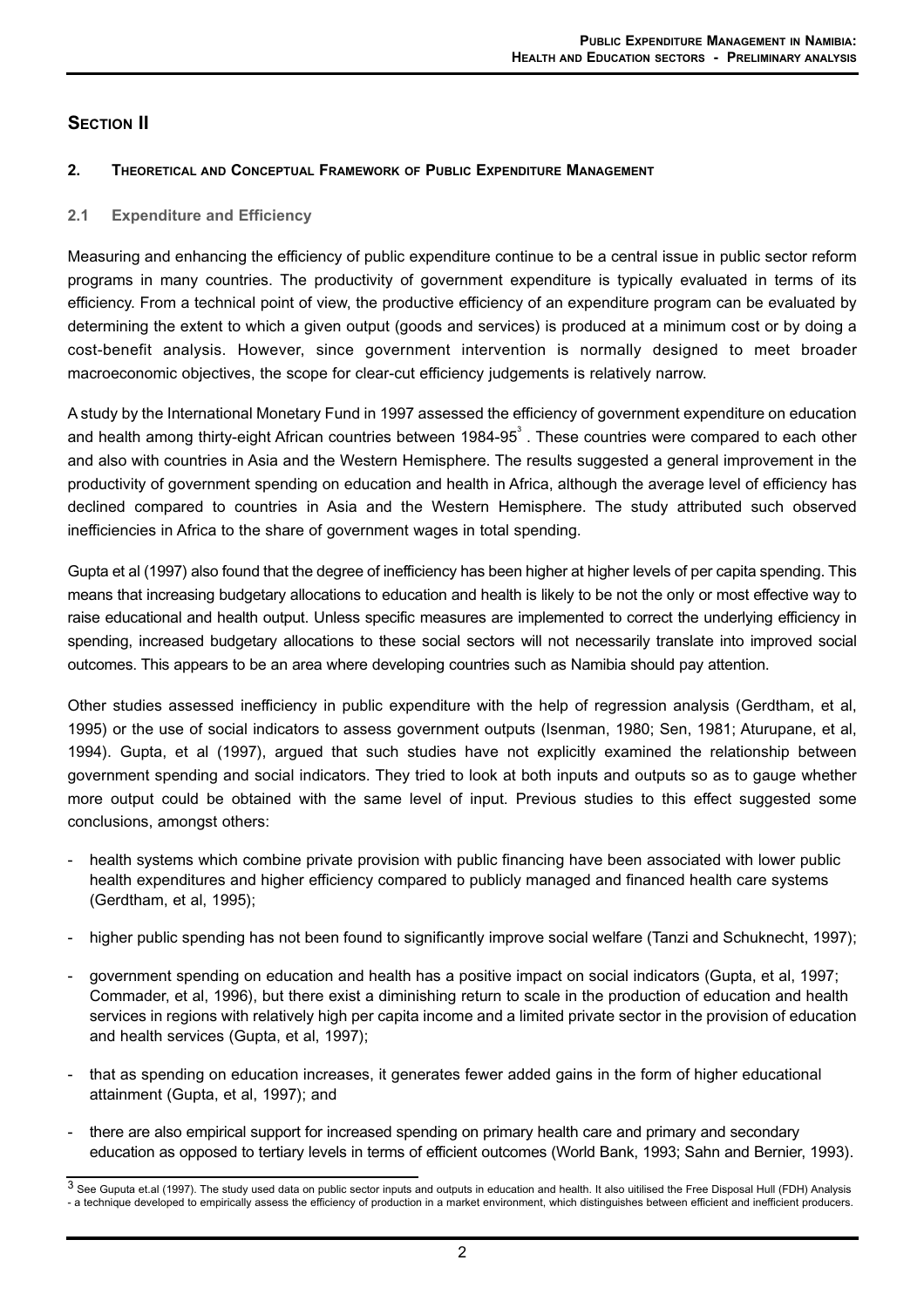# **SECTION III**

# **3. OVERVIEW OF PUBLIC EXPENDITURE AND REVENUE IN NAMIBIA**

## **3.1 Public Expenditure and GDP growth**

Economic theory suggests that the relationship between public expenditure and economic performance is complex and important. The numerous econometric studies of the relationship have not been conclusive. Some results show a positive relationship between public spending, usually as a proportion of GDP, and the rate of growth of GDP, while others indicate a negative relationship.

A study by Ram (1986) found that the overall relationship between government size and growth is positive, and the relationship is probably stronger in lower-income countries than in higher-income countries. The results in this study also indicate that government expenditure seems to have had positive externalities and, more surprisingly, that the relative factor productivity in the government sector is higher than in the private sector. This was particularly the case during the 1960 s. These conclusions apply to the results from both time series and cross-country data.

Other investigators, however, have found rather clear-cut negative relationship between government outlays and economic performance. Landau, for example, in several papers (1983,1985,1986) concluded that the data he examined supported the view that government spending was associated with a reduction in a country s capacity to grow. Similarly, Easterly (1994) found that the ratio of government consumption expenditures to GDPwas negatively associated with the growth of GDP per capita.

A study on Namibia showed that expenditure on education, transport and communications, and defence was growth enhancing. Surprisingly, the study also revealed that expenditure on agriculture and health sector had a significant and a negative relationship with growth. Furthermore, the results of the study also showed that an increase in the level of total government expenditure-GDP ratio leads to increased growth (Kaakunga, 1997).

Thus, a widely held conventional wisdom on this relationship that rest on statistical evidence does not appear to exist. Equally important is the lack of any sort of clear theoretical underpinning that explains how the aggregate of government spending acts on the growth of total output. Similarly, empirical evidence on the relationship between the allocation of government spending in different sectors and growth is inconclusive.

# **3.2 Public Expenditure in Namibia**

Government expenditure or activity in the Namibian economy has been regarded as quite substantial by regional and international terms. For example, in 2000/01 as a share of GDP, total public expenditure amounted to 35.0 per cent. This figure is quite high compared to the average for developing countries (26.4 per cent), low-income countries (20.8 per cent) and middle-income countries (27.5 per cent). It is generally argued that the high and ever increasing level and growth rate of total government expenditure has resulted in increasing levels of budget deficits. Against this background it is suggested that government should introduce direct measures aimed at reducing government expenditure, especially recurrent expenditure on the basis of its macroeconomic side effects. Alternatively, government should shift spending from recurrent expenditure to capital expenditure in order to create conditions that stimulate the productive base of the economy, particularly private sector growth.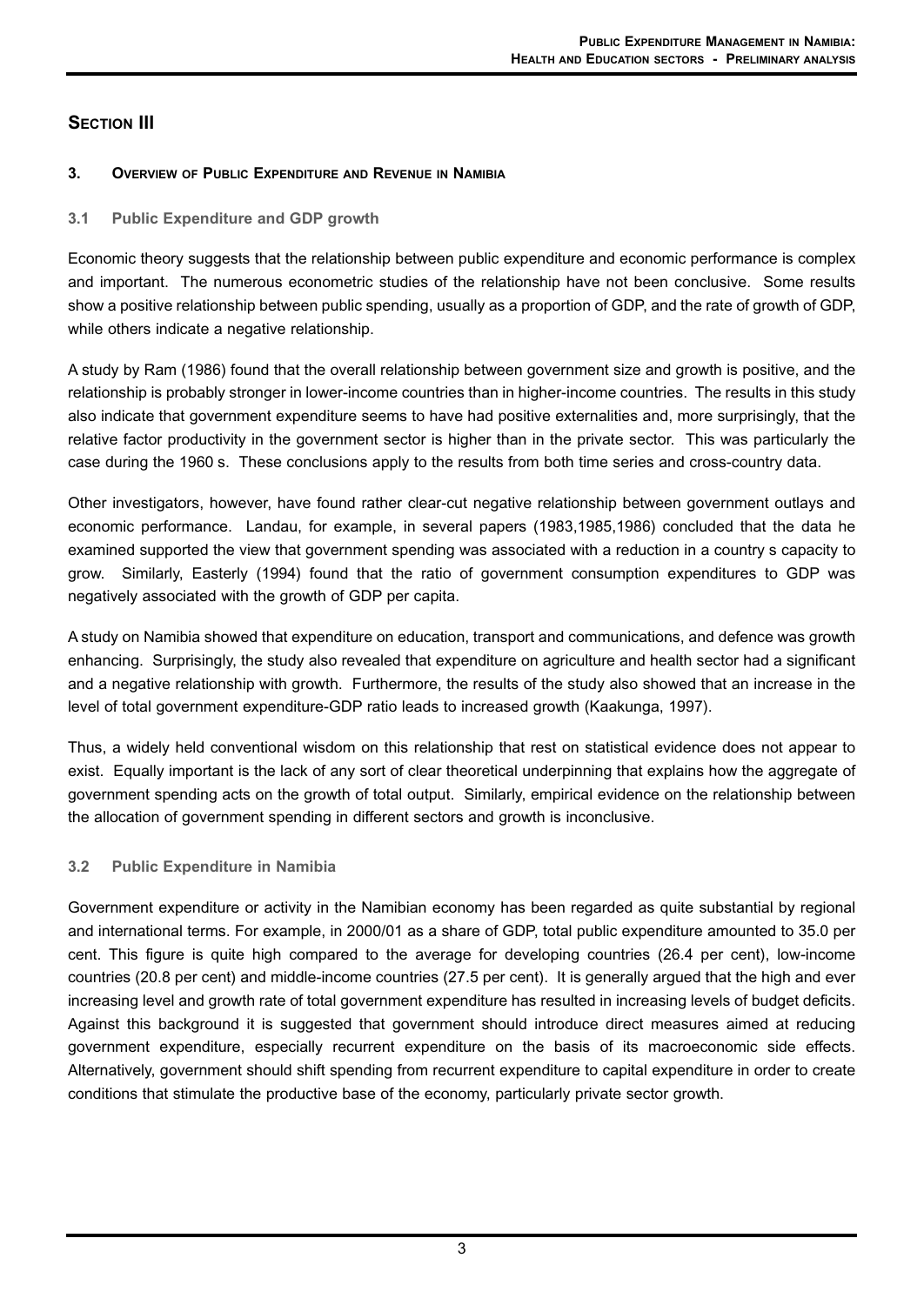However, reducing government expenditure on wages and salaries directly reduces the contribution of government services to value added and also reduces demand in the economy, which may lead to reduced output and imports. The same is also applicable to reducing government spending on goods and services since it can have negative multiplier effects on the output of suppliers to government.

The answer may also lie in increasing efforts at revenue mobilisation — which essentially would mean raising taxes or broadening the tax base and allowing total revenue to grow faster then total expenditure and ultimately lowering the budget deficit. Increasing tax levels tend to reduce supply and /or demand, though there are often complex feedback effects on the macroeconomy. Taxes on producers tend to reduce supply by lowering profits whilst personnel income tax reduces disposable income and consumption. However, if higher taxes enable government to retain higher expenditure, it is not clear what the net effect on the macroeconomy will be.

#### **3.2.1 Total Expenditure**

Since independence, Namibia has recorded a massive growth in total expenditure. As illustrated in Table 1, total public expenditure more than doubled from N\$2 103.4 million in 1990/01 to N\$4 556.8 million in 1995/96 and doubled further to N\$8 650.9 million in 2000/01. Over this ten-year period, total expenditure recorded an annual average growth rate of 15.53 per cent. Taking into account an average inflation of 10 per cent, it implies a real growth rate of 5.53 per cent in total expenditure. As a share of GDP, total expenditure increased from 31.0 per cent in 1990/91 to 34.3 per cent in 1995/96 and further to 35.0 per cent in 2000/01.

|                                         | 90/91  | 91/92  | 92/93  | 93/94  | 94/95  | 95/96  | 96/97  | 97/98  | 98/99  | 99/00  | 00/01  |
|-----------------------------------------|--------|--------|--------|--------|--------|--------|--------|--------|--------|--------|--------|
|                                         |        |        |        |        |        |        |        |        |        |        |        |
| Total current<br>lexpenditure           | 1720.1 | 2401.5 | 2783.6 | 2924.5 | 3401.2 | 3925.3 | 4837.6 | 5262.3 | 6102.6 | 6883.2 | 7586.7 |
| Total capital<br>lexpenditure           | 383.3  | 461.0  | 595.9  | 514.7  | 455.5  | 631.5  | 729.3  | 866.7  | 833.0  | 1069.0 | 1064.2 |
| Total current & capital<br>lexpenditure | 2103.4 | 2862.5 | 3379.5 | 3439.2 | 3856.7 | 4556.8 | 5566.9 | 6129.0 | 6935.6 | 7952.2 | 8650.9 |
| GDP at market prices<br>(N\$ million)   | 6771   | 7745   | 8865   | 9864   | 11839  | 13283  | 15458  | 17318  | 19446  | 21960  | 24700  |

## **Table 1 Expenditure by type in N\$ million**

Source: Bank of Namibia Annual Reports various issues

Recurrent expenditure ល more then doubled from N\$1720.1 million in 1990/91 to N\$3925.3 million in 1995/96 before rising gradually to N\$7586.7 million in 2000/01. As a share of total expenditure, recurrent expenditure accounted for 81.7 per cent in 1990/91 and 87.6 per cent in 2000/01. Personnel costs, which mainly include salaries, remained a major component of recurrent expenditure. Personnel costs accounted for 53.6 per cent in 1990/91, 53.2 per cent in 1995/96 and 52.2 per cent in 2000/01 $\degree$ . Between 1990/91 and 2000/01, personnel costs recorded an annual average growth rate of 16.1 per cent. It reached a peak annual growth of 27.0 per cent in 1996/97, before declining to 6.8 per cent in 1997/98. This decline could be attributed mainly to the civil service rationalisation in terms of the

<sup>4</sup> This is the budget outturn figure for 2000/01.

<sup>5</sup> Recurrent expenditure includes remuneration, employer s contribution to GIPf, external and internal relations, property and rental charges and subsidies and other current transfers.

 $6$  Over the same period, as a percentage of total expenditure, personnel cost accounted for 43.8 per cent, 45.8 per cent and 45.8 per cent respectively.

<sup>&</sup>lt;sup>7</sup> One of the recommendations was to reduce expenditure on personnel by 2 per cent a year and to eliminate all unfunded vacancies.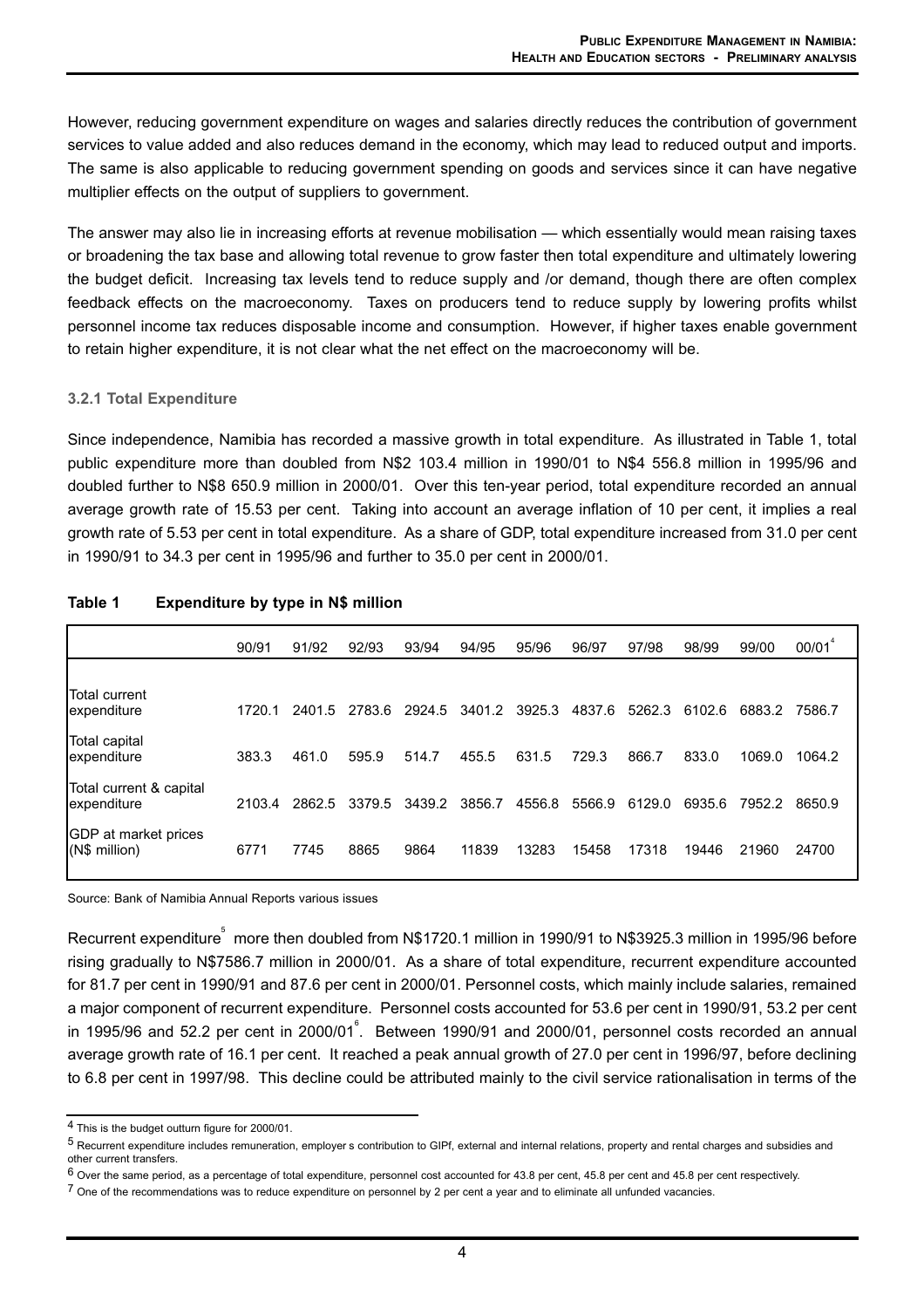WASCOM recommendations<sup>7</sup>. Despite this reform, personnel costs again increased to about 14.5 per cent in 1999/00, due to the integration of some 9000 Ex-Plan combatants into the civil service. Expenditure on other goods and services<sup>®</sup> recorded an annual average growth rate of 11.59 per cent between 1990/91 to 2000/01, and accounted on average for 11.2 per cent of total recurrent expenditure, over the same period.

Interest payments rose sharply on average by 45.4 per cent between 1990/91 and 2000/01 annually. In nominal terms, it amounted to N\$26.8 million in 1990/91, N\$145.1 million in 1995/96, and N\$512.1 million in 2000/01. This significant growth in interest payments makes it the fastest growing component of recurrent expenditure and also reflects the growth and the extent of total public domestic debt in Namibia since independence.

Capital expenditure doubled from N\$383.3 in 1990/91 to N\$631.5 million in 1995/96 and slowed slightly to N\$1064.2 million in 2000/01. The Development budget has, since independence, been trying to reflect government s sectoral priorities. An effort has been made to strike a balance between spending on social sectors and infrastructure on the one hand, and spending on productive sectors, on the other. Government continues to concentrate a large share of its resources on the social sectors. This reflects not only the need to correct the injustices of the past, but also a conviction that an educated and healthy society is necessarily for the sustenance of growth and development.

For example, the 1996/97 budget allocated N\$1225 million<sup>9</sup> for development expenditure, accounting for 9 per cent of GDP. The productive sector accounted for 29 per cent, 38 per cent for the social sector, 22 per cent for infrastructure, and 11 per cent for public sector administration. Productive sector projects included mainly irrigation, food and crop production, construction of the National Institute of Mining and Technology, and completion of the Trans-Caprivi and Kalahari high ways. Social sector projects included expansion of primary education facilities in rural areas, construction of education training colleges and clinics, low cost housing programmes and rural electrification. Public administration sector project was mainly the technical assistance provided by donor agencies to public sector employees.

#### **3.2.2 Functional Classification of Expenditure**

A functional classification of central government expenditure reveals that as a share of total expenditure, expenditure on general government and community services has been increasing sharply whilst expenditure on economic services<sup>10</sup> has been declining since 1990/91 (see Table 2).

|                                                       |      |           | 90/91 91/92 92/93 | 93/94 | 94/95 95/96 |      | 96/97 | 97/98 | 98/99 99/00 00/01 |           |  |
|-------------------------------------------------------|------|-----------|-------------------|-------|-------------|------|-------|-------|-------------------|-----------|--|
| General Government Services (GGS) 25.2 27.4 28.5 26.9 |      |           |                   |       | 26.4        | 28.9 | 32.3  | 27.7  | 29.3              | 29.9 32.3 |  |
| Community and social services (CSS)                   |      |           | 46.2 45.4 46.2    | 50.6  | 55.5        | 52.8 | 47.1  | 51.6  | 48.8              | 48.6 49.6 |  |
| Economic services                                     | 16.4 | 19.8 24.1 |                   | 19.6  | 14.5        | 15.5 | 16.9  | 17.0  | 15.4              | 15.2 11.7 |  |
| Expenditure not classified                            | 12.3 | 7.4       | 1.2               | 2.9   | 3.6         | 2.8  | 3.7   | 3.6   | 6.5               | 6.4 6.3   |  |

| Table 2 | Functional classification of central government expenditure (as % of total expenditure) |  |  |  |
|---------|-----------------------------------------------------------------------------------------|--|--|--|
|---------|-----------------------------------------------------------------------------------------|--|--|--|

Source: Ministry of Finance and Bank of Namibia

As a share of total expenditure, expenditure on community and social services increased from 45.4 per cent in 1990/91 to 52.8 per cent to 1995/96 before receding to account for 49.6 per cent in 2000/01. During the same period, expenditure on general government services remained at 27 per cent over 1990/91-1995/96 before

<sup>8</sup> Expenditure on goods and other services consists of procurement of material supplies, travel relaed wages, property rental and related charges and

maintenance expenses.<br><sup>9</sup> Of the total amount, N\$401 million was outside the budget from donors and N\$824 million from Government portion to development expenditur accounted for 6

per cent of GDP.<br><sup>10</sup> Economic services sectors includes: Mines and Energy; Environment and Tourism; Trade and Industry; Africulture, Water and Rural Developments; Fisheries and Marine Resources; Lands, Resettlement and Rehabilitation.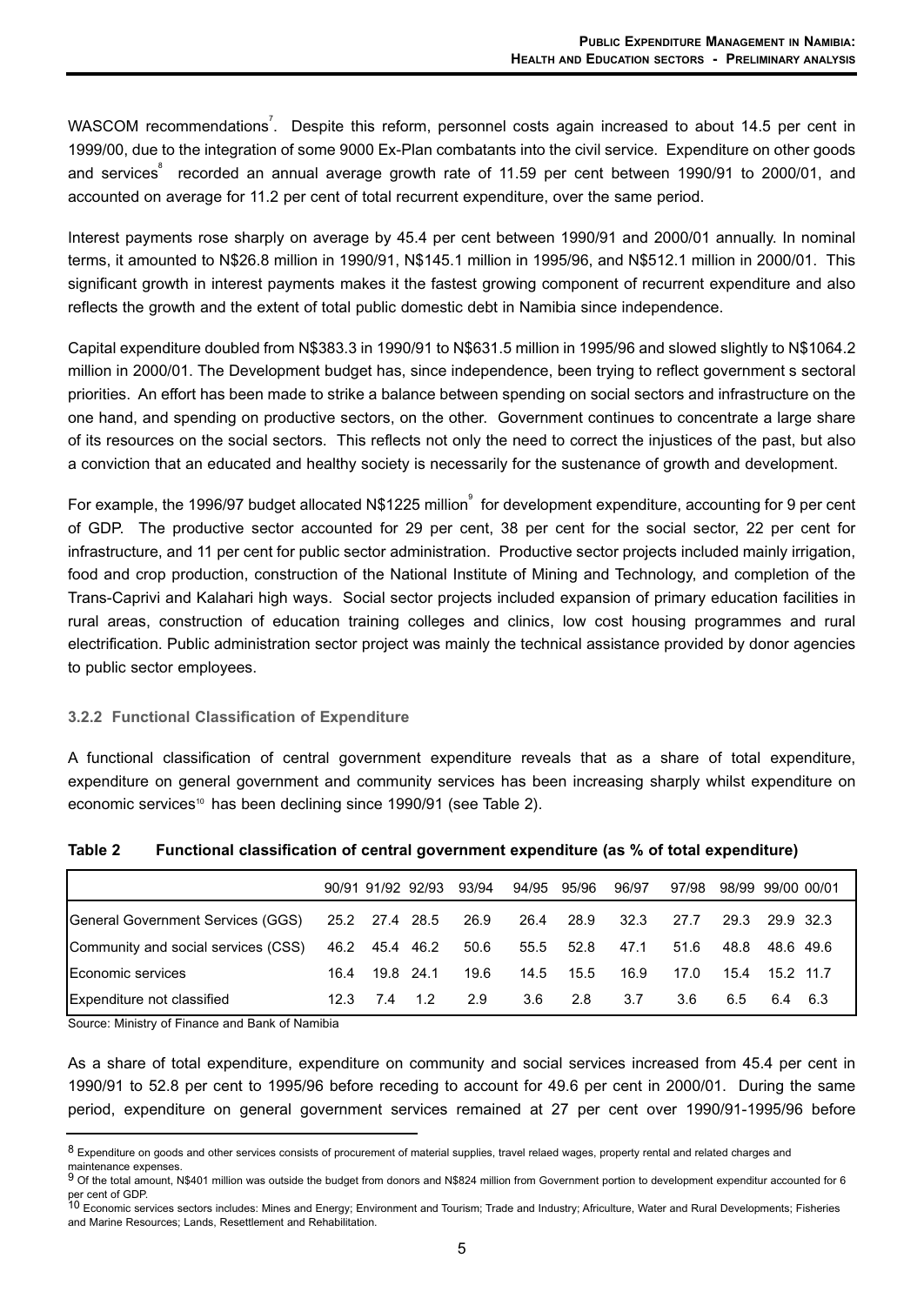increasing moderately to 32.3 per cent in 2000/01. On the other hand, expenditure on economic services shrank sharply from 19.8 per cent 1990/91 to 15.5 per cent in 1995/96 and further to 11.7 per cent in 2000/01. This decline in expenditure on economic services is largely attributable to commercialisation process.

#### **3.3 Public Revenue in Namibia**

The review of public expenditure trends in Namibia highlighted the need for enhanced revenue collection to strengthen the solvency of the government and avoid macroeconomic imbalances. Table 3 provides trends in public revenue since independence. Total revenue and grants grew on average by 15.3 per cent between 1990/91 and 2000/01.

Over the years, the major components of tax revenue have been taxes from the Southern African Customs Union (SACU) common revenue pool, general sales tax, income tax on individuals and mining tax. Tax revenue from SACU since 1990/91 on average accounted for 31.6 per cent of tax revenue and close to 28.3 per cent of total revenue and grants<sup>11</sup>. The second major contributor to tax revenue has been taxes from sales<sup>12</sup>, accounting for an average of 21.9 per cent followed by individual income tax with an average of 19.7 per cent. Over the same period, tax from mining and non-mining companies accounted for an average of 8.2 per cent and 7.4 per cent, respectively.

In relation to GDP, tax revenue increased on average from 26.5 per cent between 1990/91-94/95 to 29.8 per cent over 1995/96-2000/01. This increase could mainly be attributed to the broadening of the tax base shortly after independence<sup>13</sup> and the improvements in tax revenue collections due to the establishment of regional Inland Revenue offices.

|         | Tax<br><b>Revenue</b> | Non Tax<br><b>Revenue</b> | <b>Grants</b><br>and Loans<br>(G/L) | <b>Total</b><br>revenue<br>and grants | <b>Tax Revenue</b><br>as % Total<br>revenue and<br>grants | <b>Non Tax</b><br>revenue as<br>% of Total | $GL$ as $%$ of<br><b>Total revenue</b><br>and grants |
|---------|-----------------------|---------------------------|-------------------------------------|---------------------------------------|-----------------------------------------------------------|--------------------------------------------|------------------------------------------------------|
| 1990/91 | 1661.0                | 269.6                     | 101.1                               | 2031.7                                | 81.75                                                     | 13.3                                       | 4.98                                                 |
| 1991/92 | 2230.8                | 374.9                     | 67.8                                | 2673.5                                | 83.44                                                     | 14.02                                      | 2.54                                                 |
| 1992/93 | 2455.6                | 415.4                     | 73.5                                | 2944.5                                | 83.39                                                     | 14.11                                      | 2.49                                                 |
| 1993/94 | 2776.1                | 275.1                     | 54.9                                | 3106.1                                | 89.37                                                     | 8.86                                       | 1.77                                                 |
| 1994/95 | 3136.1                | 486.9                     | 38.4                                | 3661.4                                | 85.65                                                     | 13.29                                      | 1.05                                                 |
| 1995/96 | 3610.3                | 425.5                     | 44.9                                | 4080.7                                | 88.47                                                     | 10.43                                      | 1.10                                                 |
| 1996/97 | 4113.9                | 5116.6                    | 50.3                                | 4675.8                                | 87.98                                                     | 10.94                                      | 1.08                                                 |
| 1997/98 | 5106.0                | 529.6                     | 54.0                                | 5689.6                                | 89.74                                                     | 9.31                                       | 0.95                                                 |
| 1998/99 | 5501.4                | 647.6                     | 37.4                                | 6186.4                                | 88.93                                                     | 10.47                                      | 0.60                                                 |
| 1999/00 | 6597.7                | 607.3                     | 44.4                                | 7249.4                                | 91.01                                                     | 8.39                                       | 0.61                                                 |
| 2000/01 | 7568.4                | 667.9                     | 56.9                                | 8293.2                                | 90.26                                                     | 8.1                                        | 0.68                                                 |

## **Table 3 Revenue by type in N\$ Million**

Source: Bank of Namibia annual Reports various issues

Namibia appears to possess diversified and balanced sources of revenue when one looks at the traditional classification of taxes. However, the country s pronounced dependence on SACU tariff revenue and the possible reduction in such revenue due to trade policy changes, makes Namibia vulnerable to possible revenue decline. Avenues for expanding

<sup>11</sup> The higher then expected revenue from SACU and diamonds (windfalls) has had a major boast for the total revenue over the years.

<sup>12</sup> This consists of sales tax and additional sale duty.

<sup>13</sup> Shortly after independence, with the return of most Namibians from exile, the number of civil servants increased sharply.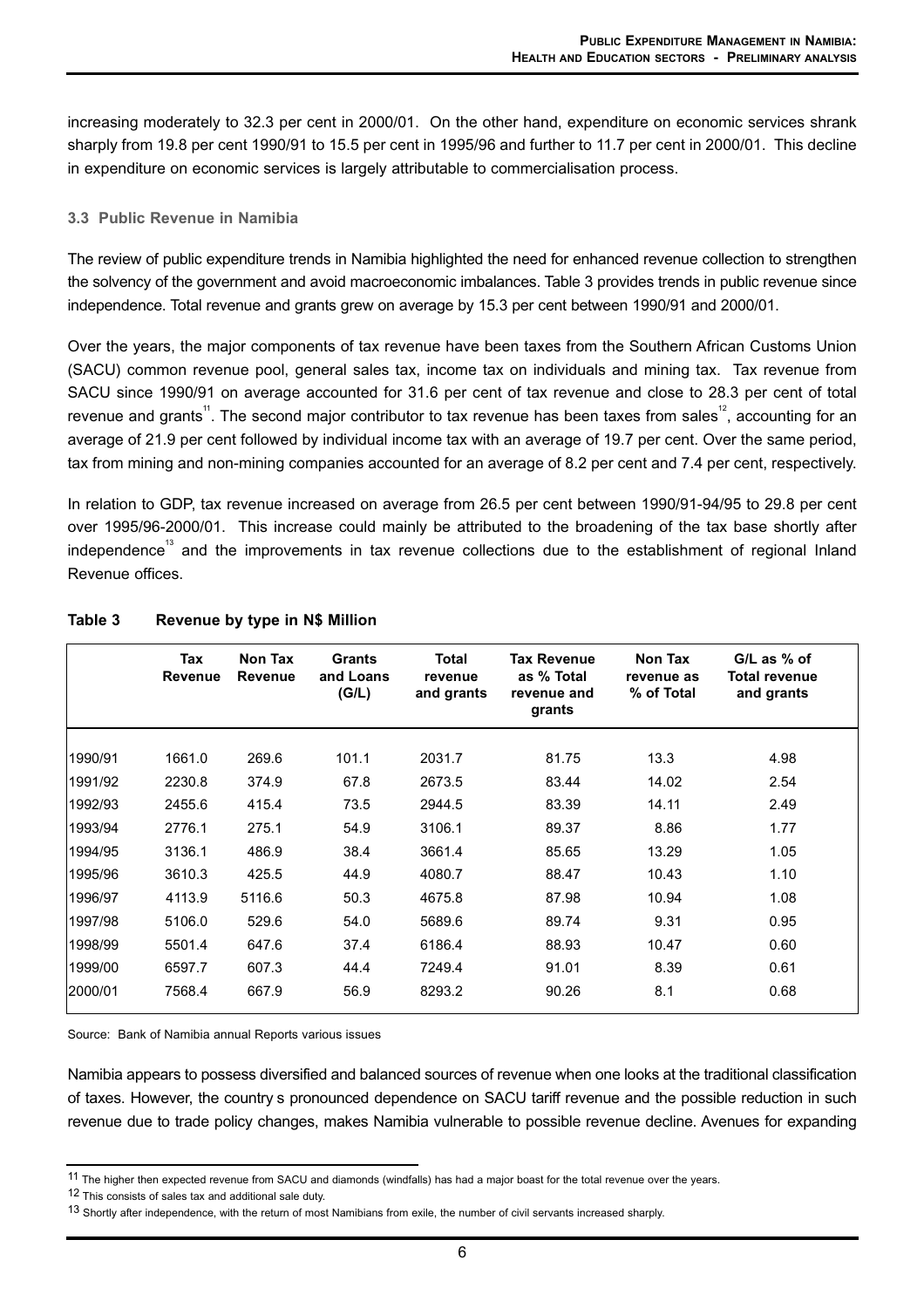the tax base should be seriously explored and appropriate fiscal policy reform measures introduced.

Non Tax revenue<sup>14</sup> grew annually on average by 13.3 per cent from 1990/91 to 2000/01 (sees Table 4). This moderate growth was recorded despite negative annual growth rates of 33.7 per cent and 13.3 per cent in 1993/94 and 1995/96, respectively.

|         | <b>Entrepreneurial</b><br>and property<br>income | <b>Fines and</b><br>forfeitures | <b>Administrative</b><br>fees and charges | Return on<br>Capital | Non-tax<br><b>Revenue</b> |
|---------|--------------------------------------------------|---------------------------------|-------------------------------------------|----------------------|---------------------------|
|         |                                                  |                                 |                                           |                      |                           |
| 1990/91 | 129.8                                            | 5.8                             | 109.4                                     | 24.6                 | 269.6                     |
| 1991/92 | 197.5                                            | 6.0                             | 135.5                                     | 35.9                 | 374.9                     |
| 1992/93 | 228.8                                            | 4.9                             | 166.1                                     | 15.6                 | 415.4                     |
| 1993/94 | 82.8                                             | 5.9                             | 175.0                                     | 11.4                 | 275.1                     |
| 1994/95 | 239.1                                            | 9.4                             | 226.2                                     | 12.2                 | 486.9                     |
| 1995/96 | 201.8                                            | 9.1                             | 207.9                                     | 7.1                  | 425.5                     |
| 1996/97 | 303.5                                            | 10.8                            | 183.3                                     | 14.0                 | 511.6                     |
| 1997/98 | 300.8                                            | 13.5                            | 171.4                                     | 43.9                 | 529.6                     |
| 1998/99 | 378.8                                            | 9.4                             | 205.1                                     | 54.3                 | 647.6                     |
| 1999/00 | 402.7                                            | 10.9                            | 173.6                                     | 20.1                 | 607.3                     |
| 2000/01 | 429.0                                            | 12.3                            | 205.7                                     | 20.9                 | 667.9                     |

| Table 4 |  | Non Tax Revenue in N\$ Million |
|---------|--|--------------------------------|
|         |  |                                |

Source: Bank of Namibia Annual Reports various issues

It was mainly reflected in the significant growth in entrepreneurial and property income and return on capital. Entrepreneurial and property income and return on capital, in nominal terms increased from N\$ 29.8 in 1990/91 to N\$ 201.8 in 1995/96 and further to N\$ 429.0 million in 2000/01. As a share of total revenue and grants, non-tax revenue accounted for 13.3 per cent in 1990/91 declined to account for 10.4 percent in 1995/96 before it further declined to account for 8.1 per cent in 2000/01.

There is room for improvement in terms of revenue generated from non-tax revenue in the form of dividends from parastatals given the number of parastatals involved in commercial activities such as energy, tourism, transport, etc. For example, return on capital has decreased from N\$24.6 million in 1990/91 to N\$20.9 million in 2000/01. On the contrary, expenditure on subsidies and transfers has picked up from N\$203.7 million in 1990/91 to N\$1469.5 million in 2000/01. The problem is that government should be able to reap benefits from the investments it makes into parastatals or at least cover the cost of its budget allocations. This issue calls for a review of government and parastatal relationship.

#### **3.4 Budget Deficit**

Government committed itself through NDP1 to reduce the budget deficit to 3 per cent of GDP by 2000/01. This target has not been achieved. As a share of GDP, Namibia s budget deficit has grown by an annual average of 3.9 per cent since independence. Among the factors contributing to the high budget deficit was high and steadily rising public sector wage bill, increased transfers to public enterprises and statutory bodies, and an inefficient expenditure control system.

<sup>14</sup> This consists of enctrepreneurial and property income, compensation for use of Rand as currency, Royalties on diamond exports, fines and forfeitures, administrative fees and charges and return on capital from lending and equity.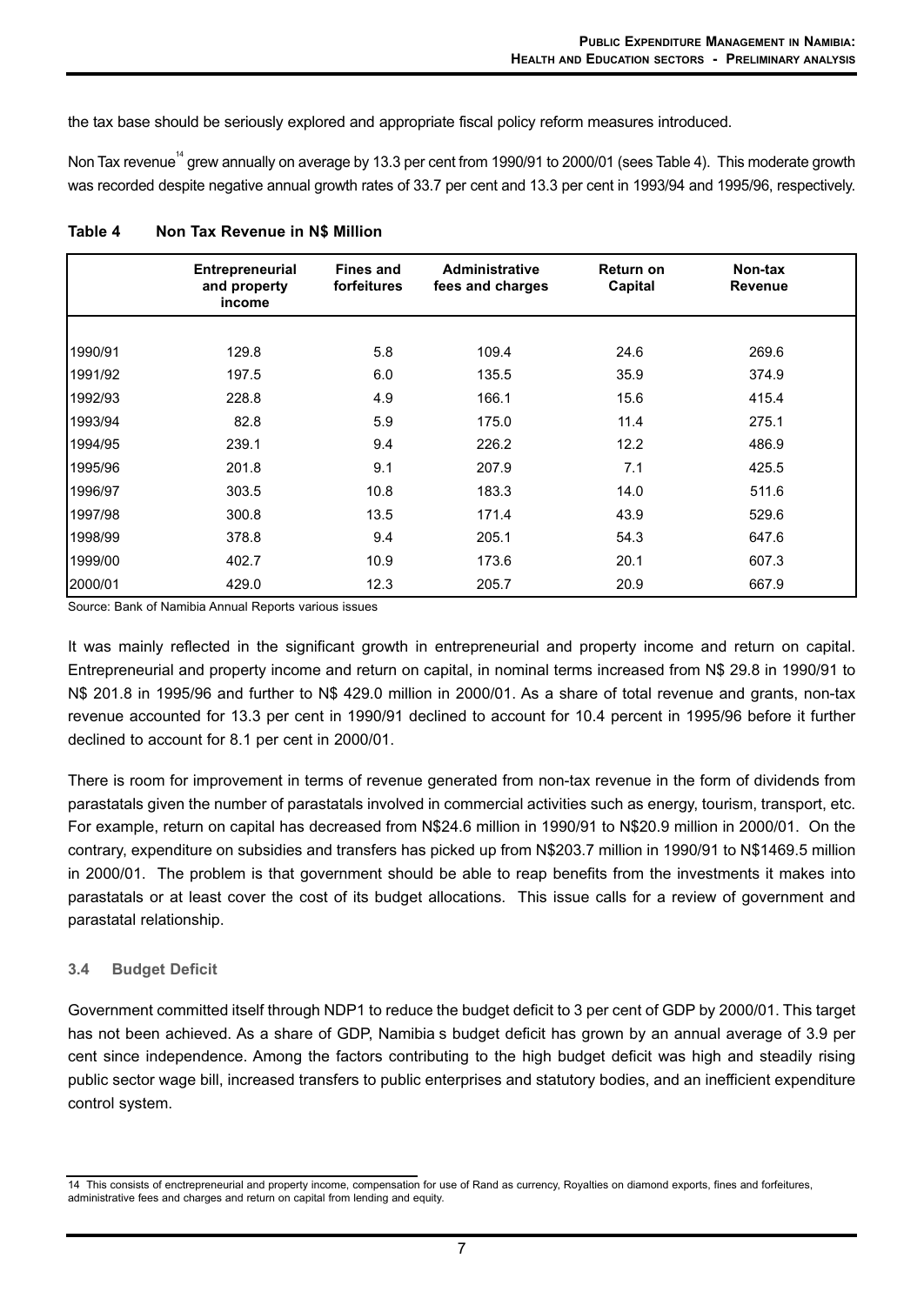NEPRU (2000) argues that annual budget deficits have been carried mainly to cover the consumptive dimensions of an oversized bureaucratic apparatus. However, budget deficit level has always been lower than the capital expenditure allocation. This could imply that government did not borrow to finance recurrent expenditure (since the latter is fully covered from revenues and grants) but to finance capital investment aimed at yielding positive returns in the long run<sup>15</sup>. This point is supported further by the analysis of government savings gap (see table 5).

|         | <b>Deficit</b> | Deficit/GDP | <b>Capital</b><br><b>Expenditure</b> | <b>CE/GDP</b> | Government<br><sup>16</sup> Savings Gap |  |
|---------|----------------|-------------|--------------------------------------|---------------|-----------------------------------------|--|
|         |                |             |                                      |               |                                         |  |
| 1990/91 | N\$ 71.7       | 1.1         | N\$383.3                             | 5.7           | N\$210.5                                |  |
| 1991/92 | N\$189.0       | 2.4         | N\$461.0                             | 6.0           | N\$204.2                                |  |
| 1992/93 | N\$435.0       | 4.9         | N\$595.9                             | 6.7           | N\$87.4                                 |  |
| 1993/94 | N\$333.1       | 3.4         | N\$514.7                             | 5.2           | N\$126.7                                |  |
| 1994/95 | N\$195.3       | 1.6         | N\$455.5                             | 3.8           | N\$221.8                                |  |
| 1995/96 | N\$476.1       | 3.6         | N\$631.5                             | 4.8           | N\$110.5                                |  |
| 1996/97 | N\$891.1       | 5.8         | N\$729.3                             | 4.7           | (N\$212.1)                              |  |
| 1997/98 | N\$439.4       | 2.5         | N\$866.7                             | 5.0           | N\$373.3                                |  |
| 1998/99 | N\$749.2       | 3.9         | N\$8333.0                            | 4.3           | N\$46.4                                 |  |
| 1999/00 | N\$702.8       | 3.2         | N\$1069.0                            | 4.9           | N\$321.8                                |  |
| 2000/01 | N\$ 357.7      | 1.4         | N\$ 1064.2                           | 4.3           | N\$ 649.6                               |  |

|  | Table 5 |  | Deficit level and capital expenditure (in N\$ Million) and both as ratio s of GDP |  |  |  |
|--|---------|--|-----------------------------------------------------------------------------------|--|--|--|
|--|---------|--|-----------------------------------------------------------------------------------|--|--|--|

Source: Bank of Namibia Annual Reports various issues

Government savings gap, which measures the difference between total revenue and recurrent expenditure since 1990/91, reveals that government has been saving since independence. Only in fiscal year, 1996/97 did government record a dissaving of N\$212 million compared to annual average savings of N\$195 million between 1990/91 and 2000/01. On the other hand, if the growth rate of the budget deficit continues to outpace that of capital expenditure as it currently does, then eventually borrowing will be for financing recurrent expenditure and may not be sustainable.

 $\overline{15}$  This is an indication of the fiscal sustainability of the budget deficit. the IMF also refers to this as the golden rule.

<sup>16</sup> Government savings gap is measured by the difference between total revenue excluding grants and recurrent expenditure.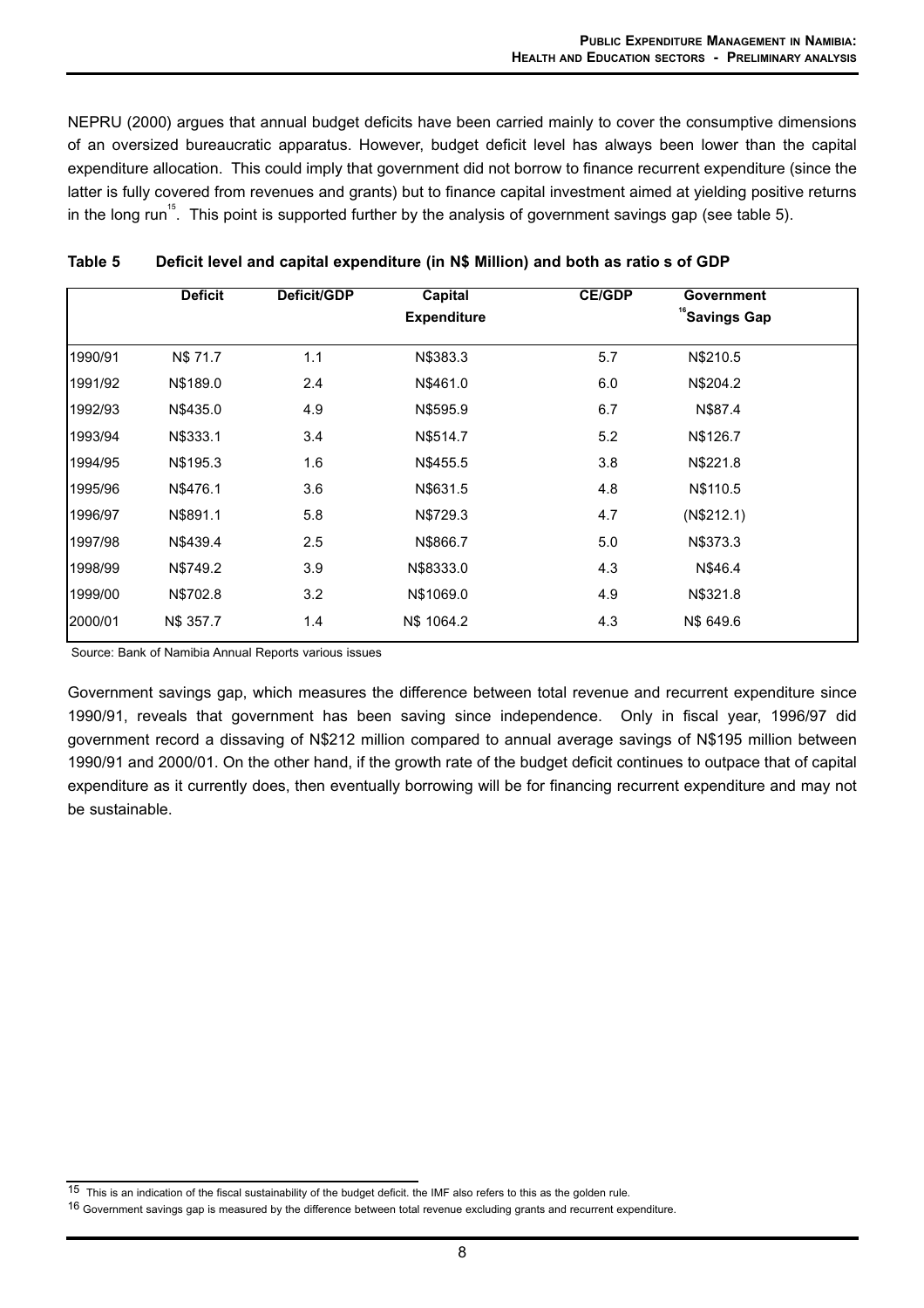# **SECTION IV**

#### **4. EFFICIENCY OF EXPENDITURE ON EDUCATION AND HEALTH SECTORS**

There is no question that governments all over the worlds have played a vital role in bringing about the great advances in education and health over the past two decades. Education and Health expenditure is highly correlated with both economic and social conditions of the population. From an economic standpoint, adequate education and health services improves human capital by strengthening an individual s capacity to work productively. To maintain a high level of education and health standards, Namibia will have to ensure that the existing programs are effectively tailored to education and health needs. The overriding concern should be with the efficient and equitable delivery of education and health services.

#### **4.1 EDUCATION SECTOR**

#### **4.1.1 Background**

At independence, Namibia inherited an education system characterised by major disparities in terms of the distribution of educational opportunities and facilities among the different sections of the Namibian community. The provision of education and training was very skewed in racial and regional terms, and was largely a privilege of the few. After independence, educational reform particularly basic education became one of Namibia s priorities. In 1990, Namibia s Education Ministry set itself five goals:

- Improved and equitable access to education
- Improved quality in the education system
- Enhancement of democratic participation in the education system
- Improved efficiency in the education system
- Promotion of life-long learning

To this effect, the allocation to the two<sup>17</sup> Ministries of education increased from 18.2 per cent of total expenditure in 1990/91 to account for 24.4 per cent in 1999/00. This is quite a sizeable amount bearing in mind that most low middle income countries spend only on average 12.8 per cent of their national budgets on education<sup>18</sup>. However, despite these massive budgetary injections into the sector, the output of the education system remains quite low. This inefficiency of the education system is manifested in the high rates of dropout; repetition in schools, net enrolment rates relative to other low middle income countries such as Zimbabwe, Mauritius, South Africa and Botswana. For example, the rate of grade repetition in Namibia is as high as 25 per cent compared to the average of 5 per cent in Botswana, Jamaica and Mauritius<sup>19</sup> (World Bank, 1993). One study (Chuard et al 1995) has emphasised the high costs of the system as compared to other countries, while there were still major disparities in the quality of education and resource allocation.

<sup>17</sup> Since March 1995, the Education sector was divided into two Ministries, namely Basic Education Sport and Culture and Higher Education Training and Employment Creation.

<sup>18</sup> Chile, Jamaica, Mauritius spent only 11.9%, 12.9%, 11.8% of their national budgets on education according to the 1993 World Development Report respectively.

<sup>&</sup>lt;sup>19</sup> One qualification is probably the fact that Namibia had shortly after independence a different education system that was not based on automatic progression. In other words, a student had to pass a certain grade before proceeding to the next Budget estimates for fiscal year 2000/01.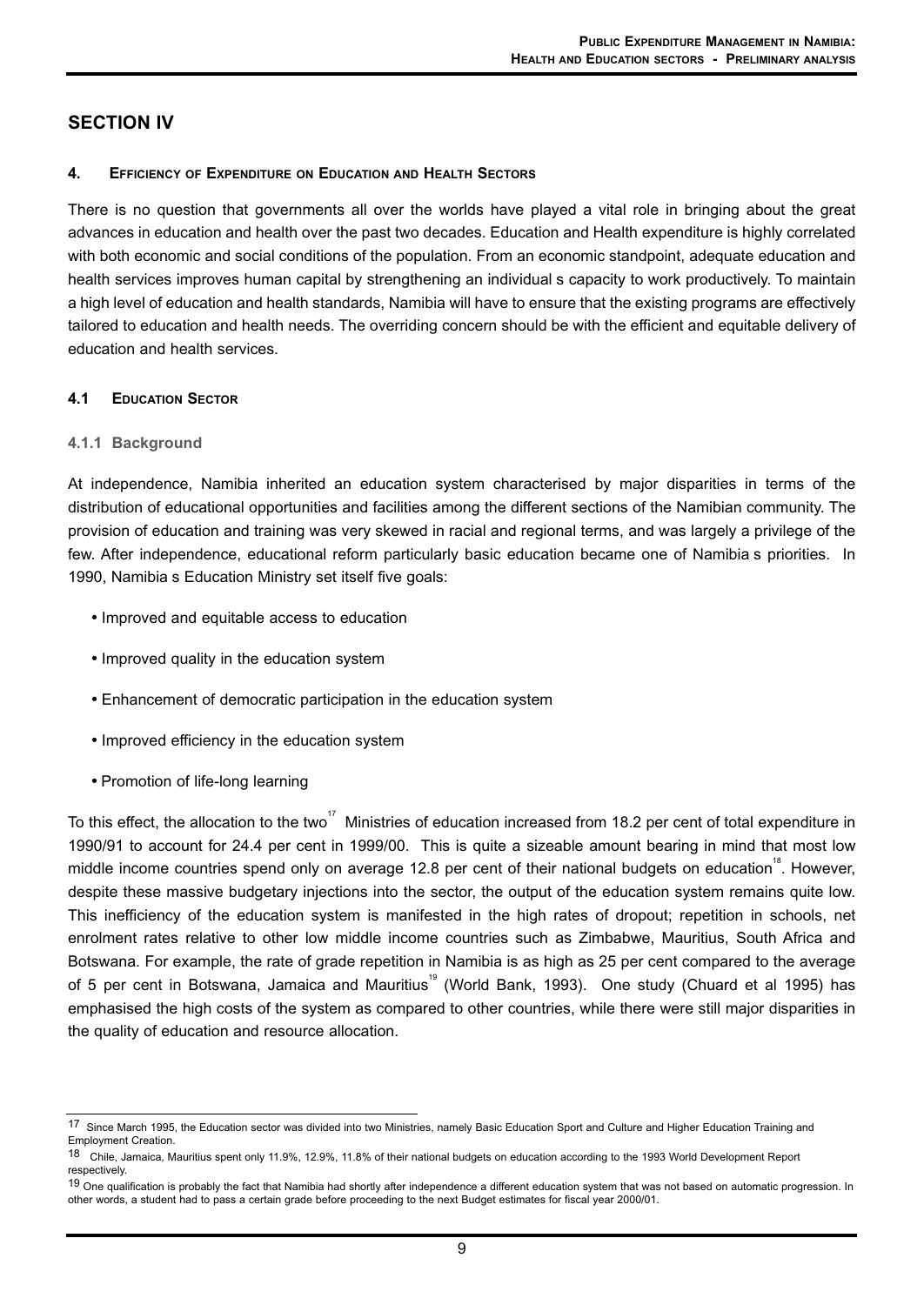Breakdown of the total education budget into types of expenditure reveals interesting trends. The personnel costs of the primary education budget accounts for close to 86.7 per cent of the total primary education budget whilst personnel costs for secondary school accounts for 71.4 per cent of the total secondary education budget during 2000/01. As a result very little is left for capital expenditure such as upgrading of schools and hostels, building of new schools, textbooks etc.

## **4.1.2 Budgetary Allocation to the Education Vote**

In absolute terms, expenditure on education grew from N\$503 million in 1990/91 to N\$1068.7 million in 1995/96 and further to N\$2061 million in 2000/01. As a share of gross domestic product, it accounted for 7.9 per cent in 1990/91, 9.1 per cent in 1995/96 and 9.9 per cent in 2000/01. However, its annual growth rate declined persistently from 33.2 per cent in 1991/92 to 8.9 per cent in 2000/01.

|           | <b>Budget</b><br><b>Allocation</b> | <b>Share of Total</b><br><b>Expenditure</b> | <b>Annual</b><br><b>Growth Rate</b> | As percentage<br>of GDP |
|-----------|------------------------------------|---------------------------------------------|-------------------------------------|-------------------------|
|           |                                    |                                             |                                     |                         |
| 1990/91   | 503.5                              | 23.1                                        |                                     | 7.9                     |
| 1991/92   | 670.6                              | 23.1                                        | 33.2                                | 9.4                     |
| 1992/93   | 821.8                              | 24.3                                        | 22.5                                | 9.8                     |
| 1993/94   | 860.2                              | 25.3                                        | 4.7                                 | 9.6                     |
| 1994/95   | 966.9                              | 26.2                                        | 12.4                                | 9.1                     |
| 1995/96   | 1068.7                             | 24.6                                        | 10.5                                | 9.1                     |
| 1996/97   | 1199.3                             | 24.4                                        | 12.2                                | 8.9                     |
| 1997/98   | 1523.5                             | 27.5                                        | 27.0                                | 10.1                    |
| 1998/99   | 1715.9                             | 25.0                                        | 12.6                                | 10.3                    |
| 1999/00   | 1891.0                             | 24.4                                        | 10.2                                | 9.9                     |
| 2000/0120 | 2061.0                             | 24.2                                        | 8.9                                 | 9.8                     |

#### **Table 6 Government budgetary support in N\$ Million**

Source: Various publications of the Estimates of Revenue and Expenditure from the Ministry of Finance

As a share of total expenditure, expenditure on education remained at around 24.0 per cent and has been the highest recipient of the national budget since independence. The fall in the share of education in relation to the total budget since 1998/99 may be attributed to the steep rise in defence expenditure. The 2000/01-revised budget has seen extra defence spending growing substantially to N\$187 million compared to N\$131 million on basic education.

Analysis of expenditure on education by type reveals, that on average 92.3 per cent of total expenditure was spent on current expenditure. A substantial part of this current expenditure relates to personnel costs such as managerial staff and teachers salaries. Personnel costs on education accounted on average for 66.6 per cent of total expenditure on education from 1990/91-2000/01(see table 8)<sup>18</sup>. The residual of 7.7 per cent was for capital expenditure. This is relatively inadequate to substantially meet the need for additional school buildings, libraries, laboratories, etc.

<sup>20</sup> Budget outurns figure for fiscal year 2000/01.

<sup>21</sup> In addition to teacher s salaries, personnel costs also include salaries of hostel and related administrative staff. Due to lack of data the precise amount for teachers wage bill could not be determined. However, rough calculations indicate that 90 per cent of personnel cost accounts for the wage bill of teaching staff.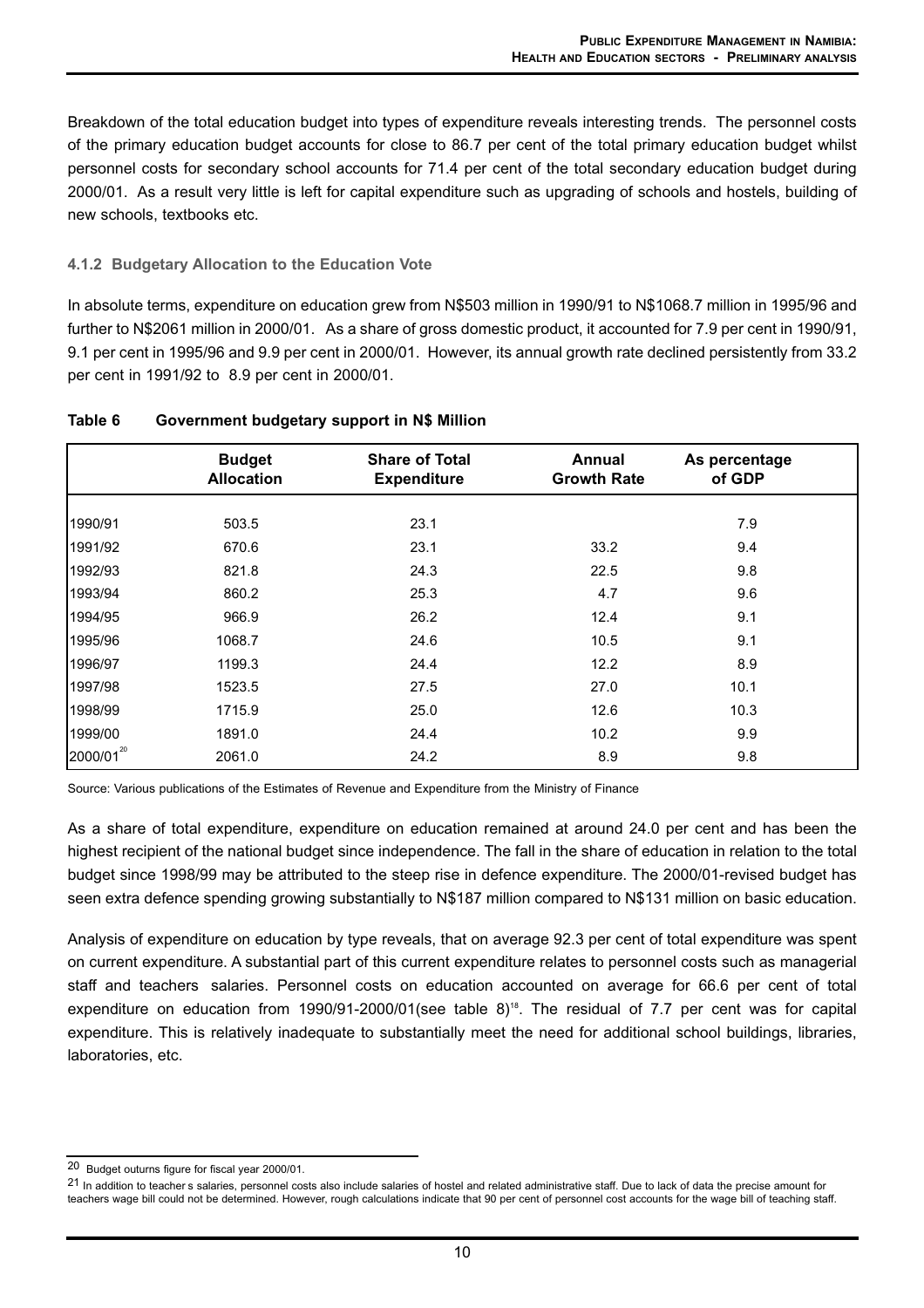|         | <b>Current</b><br><b>Expenditure</b> | As % of Total<br><b>Expenditure</b> | Capital<br><b>Expenditure</b> | As % of Total<br><b>Expenditure</b> |
|---------|--------------------------------------|-------------------------------------|-------------------------------|-------------------------------------|
|         |                                      |                                     |                               |                                     |
| 1990/91 | 461.74                               | 90.51                               | 48.39                         | 9.49                                |
| 1991/92 | 551.86                               | 89.40                               | 65.42                         | 10.60                               |
| 1992/93 | 668.71                               | 92.13                               | 57.13                         | 7.87                                |
| 1993/94 | 765.86                               | 94.62                               | 43.51                         | 5.38                                |
| 1994/95 | 894.12                               | 93.89                               | 58.17                         | 6.11                                |
| 1995/96 | 979.70                               | 93.31                               | 70.30                         | 6.69                                |
| 1996/97 | 1073.2                               | 91.24                               | 103.0                         | 8.76                                |
| 1997/98 | 1417.55                              | 93.04                               | 106.0                         | 6.96                                |
| 1998/99 | 1375.76                              | 93.7                                | 91.76                         | 6.25                                |
| 1999/00 | 1524.55                              | 93.95                               | 98.9                          | 6.09                                |
| 2000/01 | 1851.83                              | 93.98                               | 118.6                         | 6.02                                |

| Table 7 | Education vote - current and capital expenditure |  |  |
|---------|--------------------------------------------------|--|--|
|         |                                                  |  |  |

Source: Various publications of the Estimates of Revenue and Expenditure from the Ministry of Finance

Government of Namibia has also put emphasis on the provision of primary education. As a result, primary education accounted on average for 54.3 per cent of total education s vote since independence. Over the same period, secondary and tertiary education accounted for 32.0 per cent and 13.7 per cent of total expenditure on education respectively (see table 9). However, expenditure per student reveals that students in tertiary education receive the largest subsidy equivalent to N\$23,080 (1993/94). Secondary students in turn received a subsidy of N\$2830 whilst primary pupils only receive N\$1370 (World Bank, 1995). Given the high private return to tertiary education in the current labour market, there is a need to increase cost recovery at this level. Currently cost recovery on tertiary level is mainly in the form of tuition- and hostel fees which is estimated to be only 8 per cent.

|         | <b>Primary</b><br><b>Education</b> | <b>Secondary</b><br><b>Education</b> | <b>Tertiary</b><br><b>Education</b> | Total $^{22}$ |
|---------|------------------------------------|--------------------------------------|-------------------------------------|---------------|
|         |                                    |                                      |                                     |               |
| 1990/91 | 35.5                               | 17.3                                 | 1.3                                 | 54.1          |
| 1991/92 | 37.4                               | 19.6                                 | 1.2                                 | 58.2          |
| 1992/93 | 52.5                               | 22.7                                 | 1.4                                 | 76.6          |
| 1993/94 | 48.6                               | 21.1                                 | 1.3                                 | 71.0          |
| 1994/95 | 45.9                               | 20.7                                 | 1.3                                 | 67.9          |
| 1995/96 | 40.2                               | 19.6                                 | 1.4                                 | 61.2          |
| 1996/97 | 56.6                               | 24.5                                 | 1.5                                 | 82.6          |
| 1997/98 | 43.3                               | 17.8                                 | 1.5                                 | 62.6          |
| 1998/99 | 45.3                               | 18.2                                 | 1.6                                 | 65.1          |
| 1999/00 | 43.5                               | 17.7                                 | 2.1                                 | 63.3          |
| 2000/01 | 39.4                               | 15.7                                 | 2.1                                 | 57.2          |

| Table 8 | Personnel cost on primary, secondary and tertiary education as a % of total expenditure on |
|---------|--------------------------------------------------------------------------------------------|
|         | education                                                                                  |

Source: Various publications of the Estimates of Revenue from the Ministry of Finance

<sup>22</sup> Total personnel costs on education as a percentage of total expenditure on education.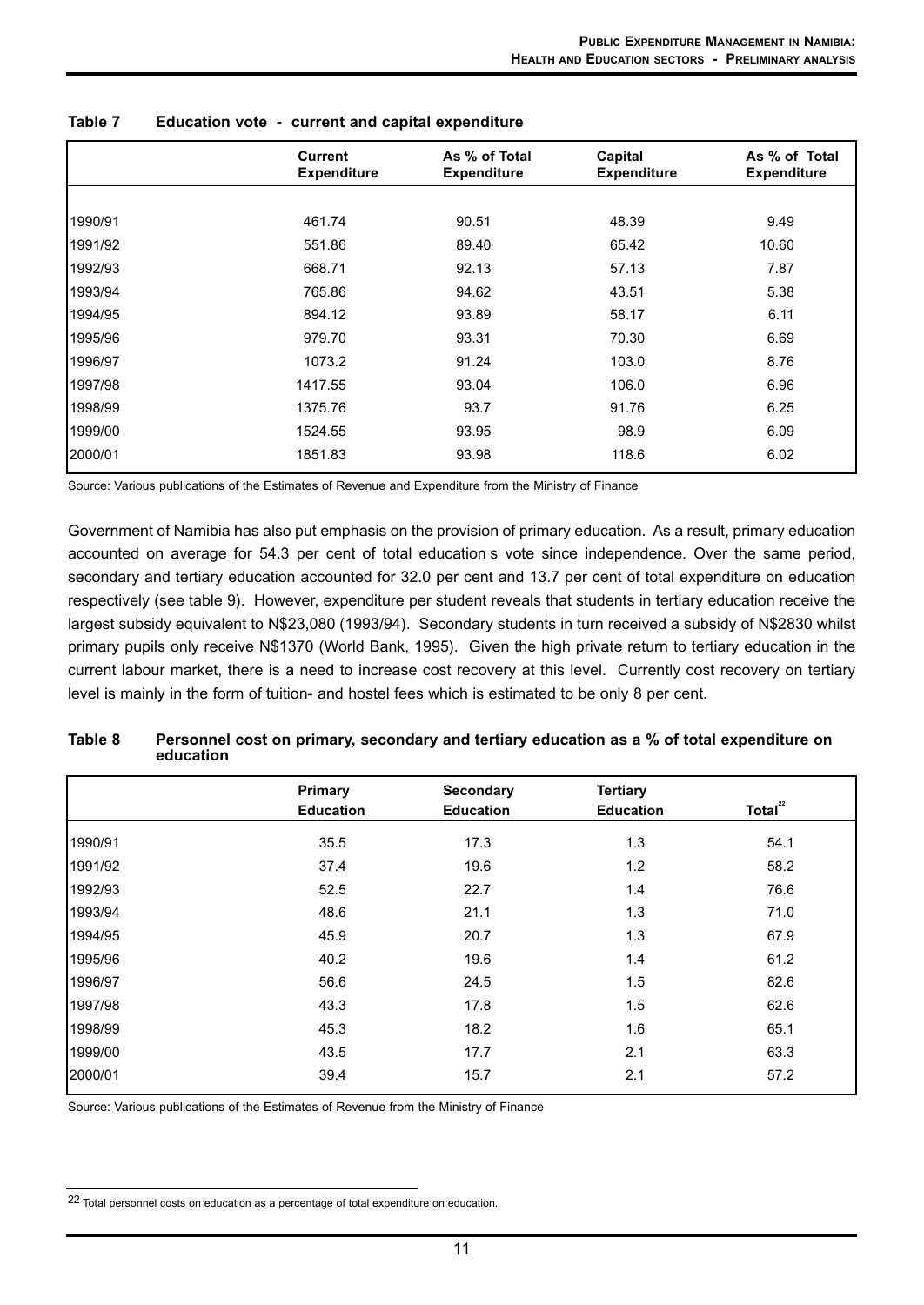|         | Primary<br><b>School</b> | P/School as<br>% Education s<br><b>Budget</b> | <b>Secondary</b><br><b>Education</b> | S/School as<br>% Eduction s<br><b>Budget</b> | <b>Tertiary</b><br><b>Education</b> | <b>T/Education as</b><br>% Education s<br><b>Budget</b> |
|---------|--------------------------|-----------------------------------------------|--------------------------------------|----------------------------------------------|-------------------------------------|---------------------------------------------------------|
|         |                          |                                               |                                      |                                              |                                     |                                                         |
| 1990/91 | 226.5                    | 44.4                                          | 156.2                                | 30.6                                         | 51.2                                | 10.03                                                   |
| 1991/92 | 232.3                    | 37.6                                          | 192.5                                | 31.2                                         | 66.2                                | 10.7                                                    |
| 1992/93 | 359.7                    | 49.6                                          | 218.0                                | 30.0                                         | 59.1                                | 8.1                                                     |
| 1993/94 | 435.0                    | 53.7                                          | 255.7                                | 31.6                                         | 71.5                                | 8.8                                                     |
| 1994/95 | 449.5                    | 47.2                                          | 276.1                                | 28.9                                         | 97.7                                | 10.3                                                    |
| 1995/96 | 487.1                    | 46.4                                          | 295.9                                | 28.2                                         | 128.1                               | 12.2                                                    |
| 1996/97 | 534.5                    | 45.4                                          | 301.9                                | 25.7                                         | 176.0                               | 14.9                                                    |
| 1997/98 | 742.8                    | 48.8                                          | 370.8                                | 24.3                                         | 210.7                               | 13.8                                                    |
| 1998/99 | 892.7                    | 52.02                                         | 416.9                                | 24.3                                         | 254.0                               | 14.8                                                    |
| 1999/00 | 903.5                    | 47.78                                         | 434.1                                | 22.9                                         | 277.4                               | 14.7                                                    |
| 2000/01 | 936.9                    | 45.5                                          | 454.8                                | 22.1                                         | 251.4                               | 12.2                                                    |

#### **Table 9 Primary (P), Secondary (S) School and Tertiary (T) Education s budget share**

Source: Various publications of the Estimates of Revenue and Expenditure from the Ministry of Finance

#### **4.1.3 Relative comparison of efficiency indicators**

In order to asses Namibia s relative position in terms of efficiency of expenditure on education, a comparative evaluation is done by taking examples of some English speaking countries and some other countries at the same level of development<sup>23</sup>. The main indicators used in this analysis are gross enrolment rates, level of spending on education, repetition rates and pupil/teacher ratio. Unit cost and average annual salaries are expressed in terms of per capita GNP so as to smooth over national wealth differences.

|                               | <b>Botswana</b> | <b>Mauritius</b> | <b>Namibia</b> | <b>South Africa</b> | <b>Swaziland</b> | <b>Zimbabwe</b> |
|-------------------------------|-----------------|------------------|----------------|---------------------|------------------|-----------------|
|                               |                 |                  |                |                     |                  |                 |
| UC Prim GNP/cap               | 0.09            | 0.10             | 0.26           | 0.35                | 0.08             | 0.21            |
| UC Sec                        | 0.51            | 0.18             | 0.48           | 0.81                | 0.28             | 0.40            |
| GNP/cap                       |                 |                  |                |                     |                  |                 |
| UC Tert GNP/cap               | 2.84            | 1.17             | 3.00           | 1.91                | 2.62             | 4.00            |
| Pupil/Teacher Ratio           | 32              | 21               | 29             | 24                  | 33               | 36              |
| Teacher salary                |                 |                  |                |                     |                  |                 |
| GNP/cap                       | 2.9             | 2.1              | 7.5            | 8.4                 | 2.6              | 7.6             |
| Repet.Rate(%)                 | 5               | 5                | 25             |                     | 15               |                 |
| % Cohort final                |                 |                  |                |                     |                  |                 |
| grade <sup>24</sup>           | 90              | 99               | 70             | 75                  | 87               | 79              |
| Effic <sup>25</sup> Coeff.(%) | 84              | 91               | 51             |                     | 71               | 99              |

#### **TABLE 10 Unit cost expressed in GNP**

Source: UNESCO, World Education Report, 1994

24 The number of children completing primary school education by age cohort

<sup>&</sup>lt;sup>23</sup> This type of efficiency is called internal efficiency. It refers to efficiency within the education system based on the input-output analysis. External efficiency means the compatibility of the education system in producing graduates who could easily find employment. External efficiency is not discussed in this paper.

<sup>25</sup> Efficient coefficient is the amount of school time devoted to producing a primary school completer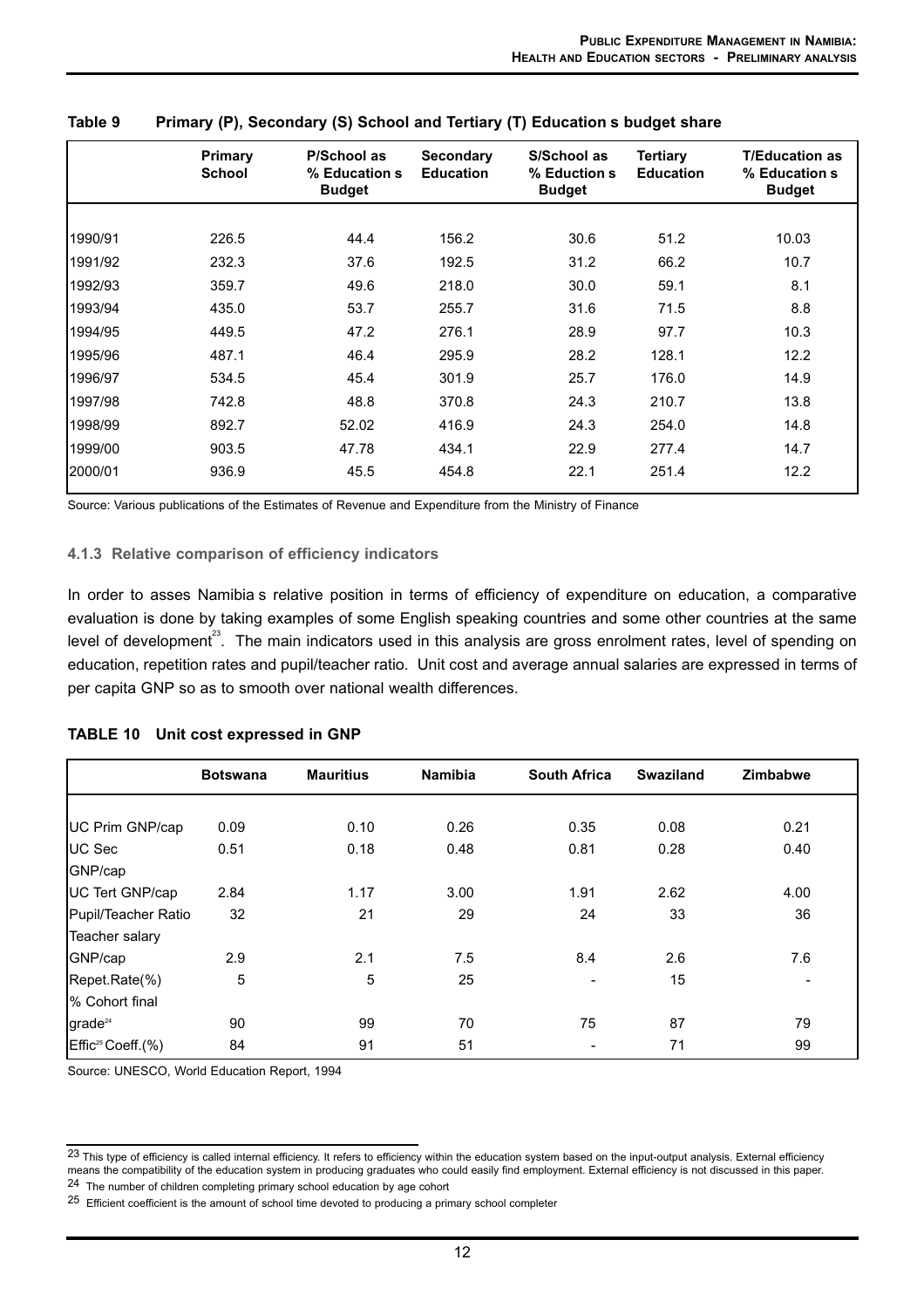As can be seen from the tables, Namibia s share of education expenditure in GNP is twice the average, and ranks second after Zimbabwe. As said before, as share of the budget, expenditure on education amounted to 23.7 per cent, among the highest in the world by any comparison<sup>26</sup>. Another input side indicator that reveals interesting results is the unit cost at the primary school level. Namibia (0.26) ranks second after South Africa (0.36). The reason for the high unit cost could be attributed to the high levels of personnel salaries and the low pupil/teacher ratio. Teachers salaries amounted to 7.5 percent of GNP whilst pupil/teacher ratio was amongst the lowest. At secondary and tertiary levels, Namibia still recorded a very high unit cost compared to the other countries ranking third and second, respectively.

If one looks at the output side of the equation namely the gross enrolment ratio (a rough measure of the output of the educational system), other countries perform as well as Namibia with less monetary injections. For example, in 1996 Mauritius invested only 17.4 per cent of its budget on education but achieved a gross secondary enrolment ratio of 64 per cent compared to Namibia s 61 per cent which invested 24.4 per cent of it's budget on education. In terms of repetition rates, Namibia recorded 25 per cent whilst the second highest country namely Swaziland scored 15 per cent and other countries only 5 per cent. Over one quarter of primary learners in Namibia are repeaters and about 36 per cent of children normally repeat their first year of primary school (World Bank 1995). As a consequence many learners are much older than is appropriate for their grades. In addition, the percentage of pupils reaching the final grade at the primary level in Namibia is also the lowest (see % cohort final grade in table10). Such a proportion of repetition is burdensome on the operating cost of education and further reduces the efficiency of the education system.

|                     | <b>Gross enrolment</b><br><b>Primary</b> | <b>Gross enrolment</b><br><b>Secondary</b> | <b>Gross enrolment</b><br>tertiary |      |
|---------------------|------------------------------------------|--------------------------------------------|------------------------------------|------|
|                     |                                          |                                            |                                    |      |
| Botswana            | 108                                      | 65                                         | 18                                 | 5.8  |
| Mauritius           | 106                                      | 64                                         | 20                                 | 6.1  |
| Namibia             | 131                                      | 61                                         | 20                                 | 8.1  |
| <b>South Africa</b> | 133                                      | 95                                         | 29                                 | 17.2 |
| Swaziland           | 117                                      | 54                                         | 19                                 | 6.0  |
| <b>Zimbabwe</b>     | 113                                      | 49                                         | 27                                 | 9.4  |
|                     |                                          |                                            |                                    |      |

## **TABLE 11 Unit cost expressed in GNP**

Source: UNESCO, World Education Report 1994

Looking at the gross enrolment rates for primary education (see table11), Namibia scores a high ratio of 131 per cent compared to other African countries, mainly due to the high rate of repetition in the schools. According to gross secondary enrolment, Namibia recorded 61 per cent compared to Botswana and South Africa recording 65 per cent and 95 per cent, respectively. This is a significant increase from the 41 per cent recorded in 1994 (UNESCO World Education Report 1994).

<sup>26</sup> It increased further to 25.6 per cent in 1996, ranking amongst the highest in the world according to the World Education Report 2000 (see page 164)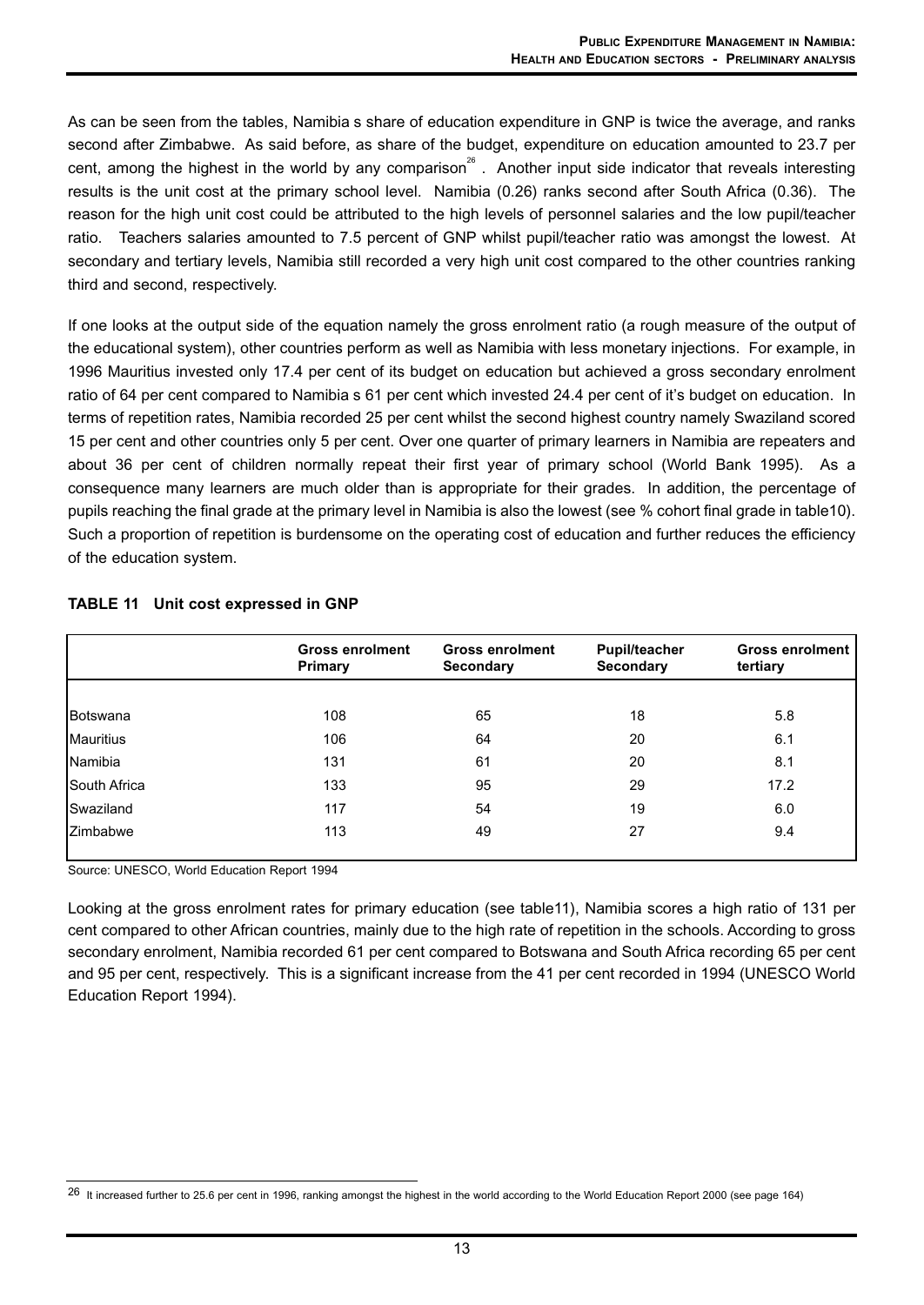# **4.2 HEALTH SECTOR**

## **4.2.1 Background**

Like education, at independence health was chosen as one of the four priority sectors in Namibia. The first challenge was to reform the institutional framework of the sector by unifying the previous fragmented ethnic-tier structures under the central control of the Ministry of Health and Social Services. Prior to independence, the health care system and expenditure focused on high quality curative care mostly available only to a small minority of the white population. On attaining independence, Namibia adopted primary health care as a guiding policy for restructuring health services. Nevertheless, the importance of curative services continued to be recognised.

The Primary Health Care (PHC) approach encompasses improvements in nutrition, safe water supplies, sanitation, adequate housing, maternal and child-care services, immunisation, prevention of epidemics, health education, and curative services. The Primary Health Care approach is the logical choice of the Government because it guarantees equity, empowerment, self-reliance and participation at all levels. The health care and the social system in Namibia are being developed along four principles of: equity; accessibility; affordability; and community involvement.

## **4.2.2 Overview of Health Expenditure**

Following the importance attached to health services in Namibia the size of the budget allocated to the Ministry concerned has been relatively large since independence. Health Affairs Services averaged between 10.5 per cent and 10.9 per cent of total government expenditure since 1991. As a percentage of GDP this sector has increased from 3.3 per cent in 1993/94 to 4.3 per cent in 1999/2000.

| Category                         | 91/92 | 92/93   | 93/94 | 94/95 | 95/96 | 96/97   | 97/98   | 98/99 | 99/00 | 00/01 |  |
|----------------------------------|-------|---------|-------|-------|-------|---------|---------|-------|-------|-------|--|
| Health Ex (N\$ Million)          | 302   | 364     | 346   | 410   | 508   | 524     | 611     | 721   | 837   | 925   |  |
| Total Ex (N\$ Million)           | 2862  | 3379    | 3439  | 3856  | 4556  | 5566    | 6129    | 6863  | 7751  | 8446  |  |
| Health Exp. As % of Total Exp.   | 10.5% | 10.7%   | 10%   | 10.6% | 11.1% | $9.4\%$ | $9.9\%$ | 10.5% | 10.8% | 10.9% |  |
| <b>GDP</b> at Market Price (N\$) | 8024  | 8751    | 10376 | 11738 | 13411 | 14916   | 15263   | 17380 | 19037 |       |  |
| Health Exp. As % of GDP          | 3.7%  | 4.1%    | 3.3%  | 3.4%  | 3.7%  | 3.5%    | 4%      | 4.1%  | 4.3%  |       |  |
| Annual Growth rate (%)           | 20.5% | $-4.9%$ | 18.5% | 23.9% | 3.1%  | 16.6%   | 18%     | 16%   | 10.5% |       |  |

## **Table 12 Health Expenditure shares and trends**

Source: Human Development Report 1998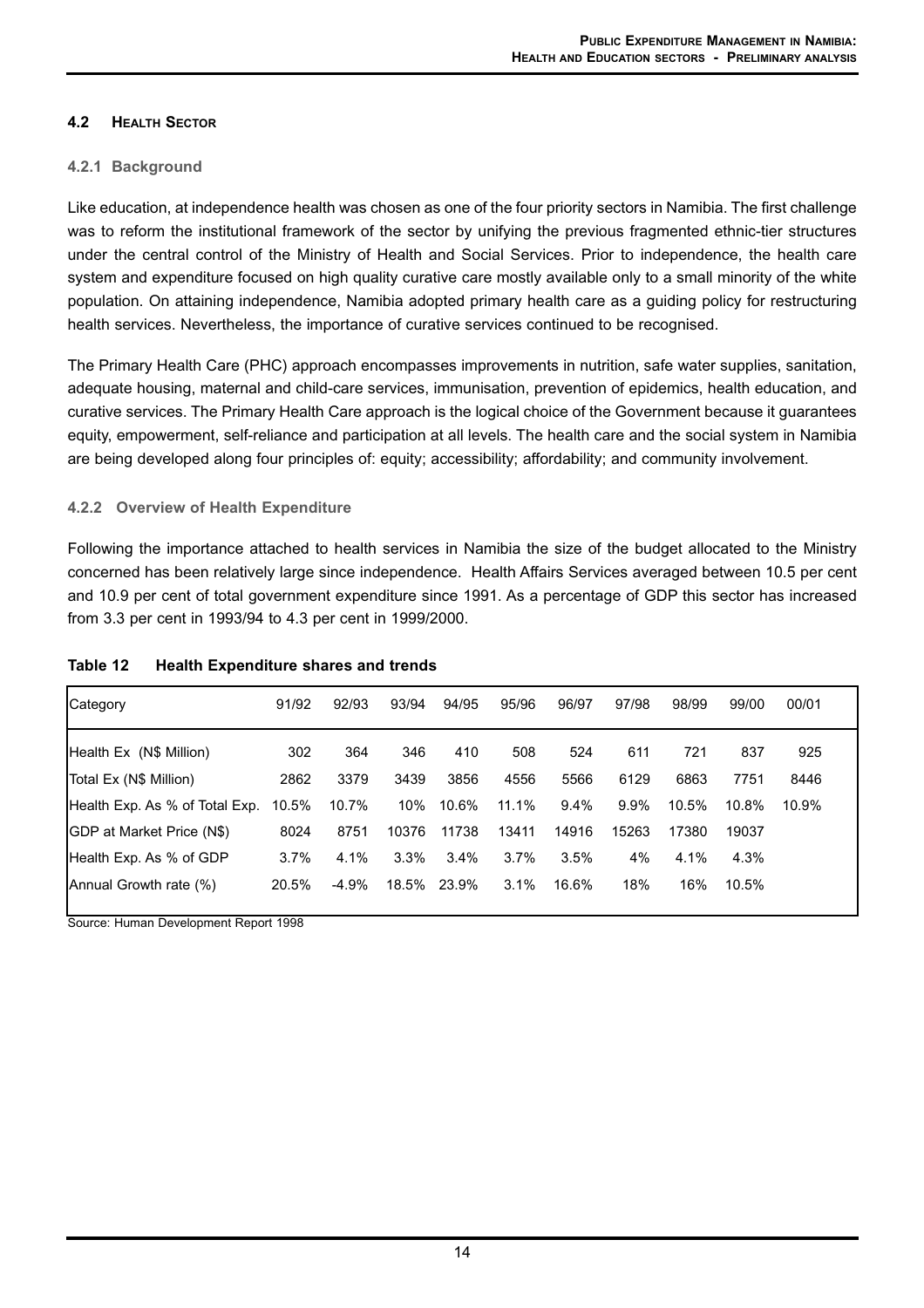Table 13 shows the components of actual expenditures on health across the main categories for the period 1991/92 - 1999/2000. The allocation for 2000/2001 budget is also included.

| (N\$ 000)                                  | 91/92 | 92/93 | 93/94 | 94/95 | 95/96 | 96/97 | 97/98 | 98/99 | 99/00 | 00/01 |  |
|--------------------------------------------|-------|-------|-------|-------|-------|-------|-------|-------|-------|-------|--|
| Health Policy & Admin                      | 24,4  | 19,7  | 20,1  | 30,6  | 30,8  | 24,4  | 28,2  | 40,9  | 35.9  | 43,7  |  |
| IAs % of Health Affairs                    | 8%    | 5.4%  | 5.8%  | 7.4%  | 6%    | 4.6%  | 4.6%  | 5.6%  | 4.2%  | 4.7%  |  |
| Specialized Affairs                        | 120,2 | 150,0 | 130,5 | 171,3 | 193,7 | 195.4 | 215,3 | 261.6 | 291.0 | 334,0 |  |
| IAs % of Health Affairs                    | 39.8% | 41.2% | 37.7% | 41.7% | 38.1% | 37.2% | 35.2% | 36.2% | 34.7% | 36.1% |  |
| <b>IClinics &amp; Publ Health Services</b> | 146,1 | 181,9 | 182,5 | 194,6 | 269,1 | 288,6 | 347,2 | 387.2 | 478.3 | 522.4 |  |
| IAs % of Health Affairs                    | 48.3% | 49.9% | 52%   | 47.4% | 52.9% | 55%   | 56.7% | 53.6% | 57.1% | 56.4  |  |
| Medicaments, Equip                         | 1,2   | 2,4   | 1,5   | 2,7   | 2,1   | 2,7   | 3,3   | 11,5  | 4,1   | 6,1   |  |
| IAs % of Health Affairs                    | 0.4%  | 0.6%  | 0.4%  | 0.6%  | 0.4%  | 0.5%  | 0.5%  | 1.6%  | 4.9%  | 0.6%  |  |
| Applied Research & Lab                     | 9,9   | 11,0  | 9,3   | 10,6  | 12,2  | 12,9  | 17,3  | 20,1  | 28,0  | 18,6  |  |
| IAs % of Health Affairs                    | 3.2%  | 3%    | 2.6%  | 2.5%  | 2.4%  | 2.4%  | 2.8%  | 2.7%  | 3.3%  | 2.0%  |  |

**Table 13 Composition of health affairs services - the main division**

Source: Ministry of Health and Social Services, 2000

Table 14 indicates that the share of Health Policy Formulation and General administration sub-divisions as percentage of the actual expenditure on the overall Health Affairs Services has declined from 8.1 per cent in 1991/92 to 6 per cent in 1995/96. It declined further to 4.2 per cent in the 1999/00 budget. It is held that the elimination of the segmentation of health provision by race (which had entailed separate ethnic administrations) and the creation of a unified national health system, have reduced the administrative costs of health care provision.

| Table 14 |  |                                                          |  |
|----------|--|----------------------------------------------------------|--|
|          |  | <b>Health Policy and General Administration Division</b> |  |

| <b>Expenditure</b>               | 1993/94<br>$\frac{9}{6}$ | 1995/96<br>% | 1999/00<br>% |
|----------------------------------|--------------------------|--------------|--------------|
| Personnel Expenditure            | 42.5                     | 32.2         | 44.5         |
| Goods and other services<br>54.8 |                          | 48.8         | 49.4         |
| Subsidies and Others             | 2.7                      | 1.4          | 4.1          |
| <b>Total Current Expenditure</b> | 100.0                    | 82.5         | 97.5         |
| Capital expenditures             |                          | 17.5         | 2.5          |
| <b>Grant total</b>               | 100.0                    | 100.0        | 100.0        |

Source: Ministry of Health and Social Services, 2000

Personnel costs in this division have also shown a declining trend as can be seen from the figures for 1993/94 (42.5%) and 1995/96 (32.2 %) which are actual budget figures.

As foreseen, actual expenditure on General Medical Clinics & and Public Health (as percentage of Health Affair Services) rose from 48.3 per cent in 1993/94 to 52.9 per cent in 1995/96 (see table 13). It increased further in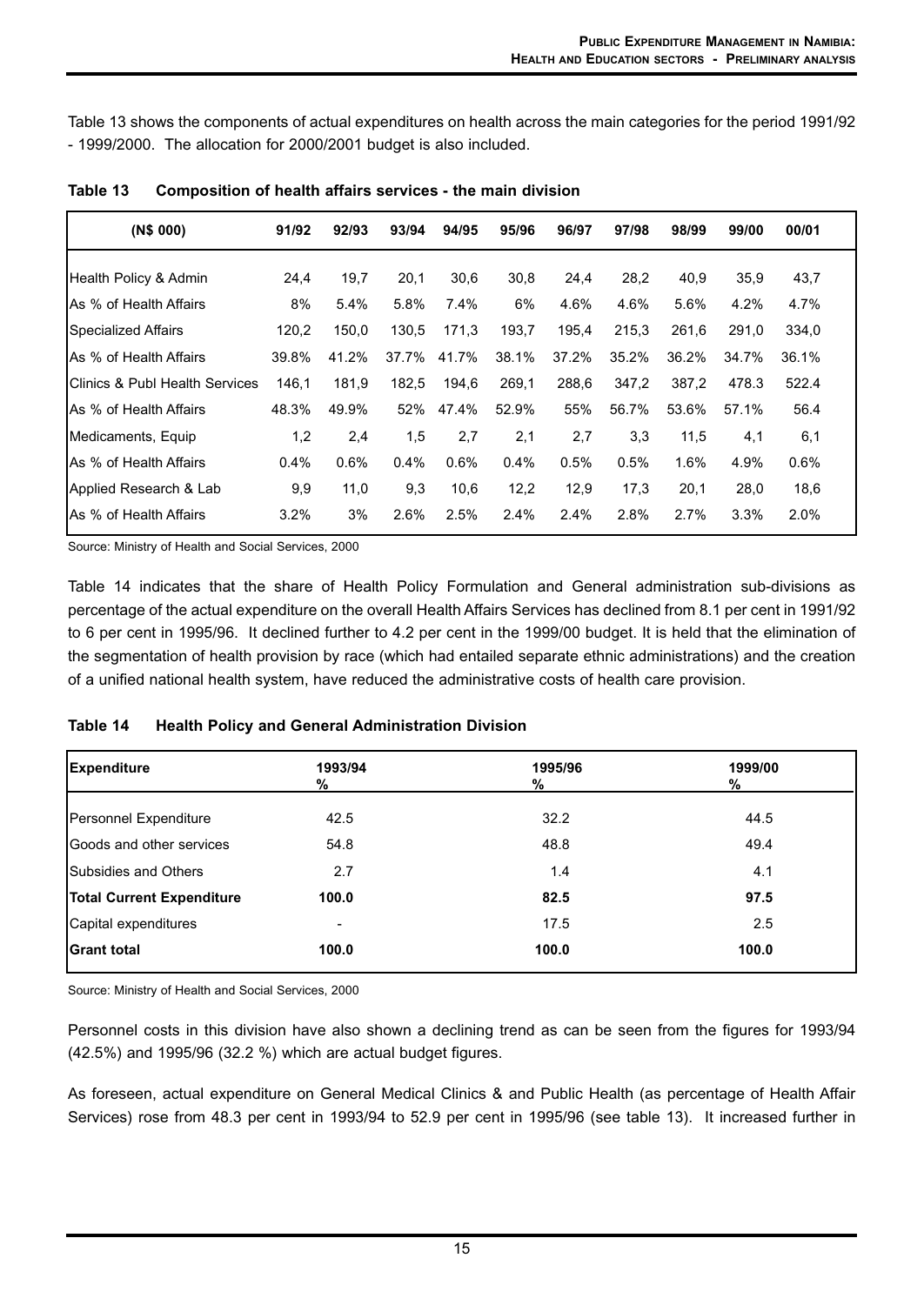1999/2000 fiscal year, reaching 57.1 per cent. This indicates the fact that the provision of primary health care is increasingly becoming the driving engine of the entire health affairs services.

| <b>Expenditure</b>               | 1993/94 | 1995/96 | 1999/00 |
|----------------------------------|---------|---------|---------|
|                                  | %       | %       | %       |
| Personnel Expenditure            | 51.3    | 53.7    | 65.6    |
| Goods and other services         | 28.5    | 25.2    | 10.9    |
| <b>Subsidies and Others</b>      | 20.1    | 12.9    | 13.3    |
| <b>Total Current Expenditure</b> | 100.0   | 91.8    | 89.9    |
| Capital expenditures             |         | 7.4     | 11.0    |
| <b>Grant total</b>               | 100.0   | 100.0   | 100.0   |

| Table 15 | General medical clinics and community health services division |
|----------|----------------------------------------------------------------|
|          | (selected years: 1993, 1995 and 1999)                          |

Source: Ministry of Health and Social Services, 2000

The share of personnel cost in the community health services has risen from 51.3% in 1993/94 to 53.7% in 1995/96 and increased further, reaching 65.5% in 1999/2000 budget (see table 15). The share of other current expenditure (or Goods and other Services) in this division declined from 28.5% in 1993/94 to 25.2% in 1995/96, and further down to 10.9% in 1999/00.

A large item in the community health budget is subsidies and transfers, which amounted to N\$ 34.8 million in 1995/96, and has been declining (recording 22.1% of the General Medical Clinics & Community Health Services in 1993/94, which dropped further to 12.9% in 1995/96) (see table 15). These subsidies and transfers are mainly destined for mission clinics, which played the major role in the provision of Primary Health Care in rural areas (IMF, 1996). Capital expenditure (or equipment budget) for this division has risen marginally to 11.0 per cent in 1999/00 from 7.4 per cent in 1995/96.

The share of expenditure on Specialised Hospital Affairs and Services as a percentage of the overall Health Affairs Services has declined from 41.2 per cent in 1992/93 to 38.1 per cent in 1995/96 (see table 13). It dropped further to 34.7 per cent in 1999/00. The share of expenditure on personnel costs (as percentage of Specialized Hospital Affairs Services) declined from 74.0 per cent in 1993/94 to 66.1 per cent in 1995/96 (see table 16). The share of Goods and other Services) also declined from 25.3 per cent in 1993/94 to 23.0 per cent in 1995/96. It dropped further down to 10.3 per cent in 1999/00.

|  | Table 16 Specialized health care services - division (Selected years: 1993/94,1995/96 and 1999/00) |  |  |  |  |  |  |
|--|----------------------------------------------------------------------------------------------------|--|--|--|--|--|--|
|--|----------------------------------------------------------------------------------------------------|--|--|--|--|--|--|

| <b>Expenditure</b>               | 1993/94        | 1995/96 | 1999/00 |  |
|----------------------------------|----------------|---------|---------|--|
|                                  | %              | %       | %       |  |
|                                  |                |         |         |  |
| Personnel Expenditure            | 74.0           | 66.1    | 80.5    |  |
| <b>Goods and other services</b>  | 25.3           | 23.0    | 10.3    |  |
| Subsidies and Others             | 0.7            | 0.5     | 0.0     |  |
| <b>Total Current Expenditure</b> | 100.0          | 89.5    | 90.8    |  |
| Capital expenditures             | $\blacksquare$ | 8.0     | 8.6     |  |
| <b>Grant total</b>               | 100.0          | 100.0   | 100.0   |  |

Source: Ministry of Health and Social Services, 2000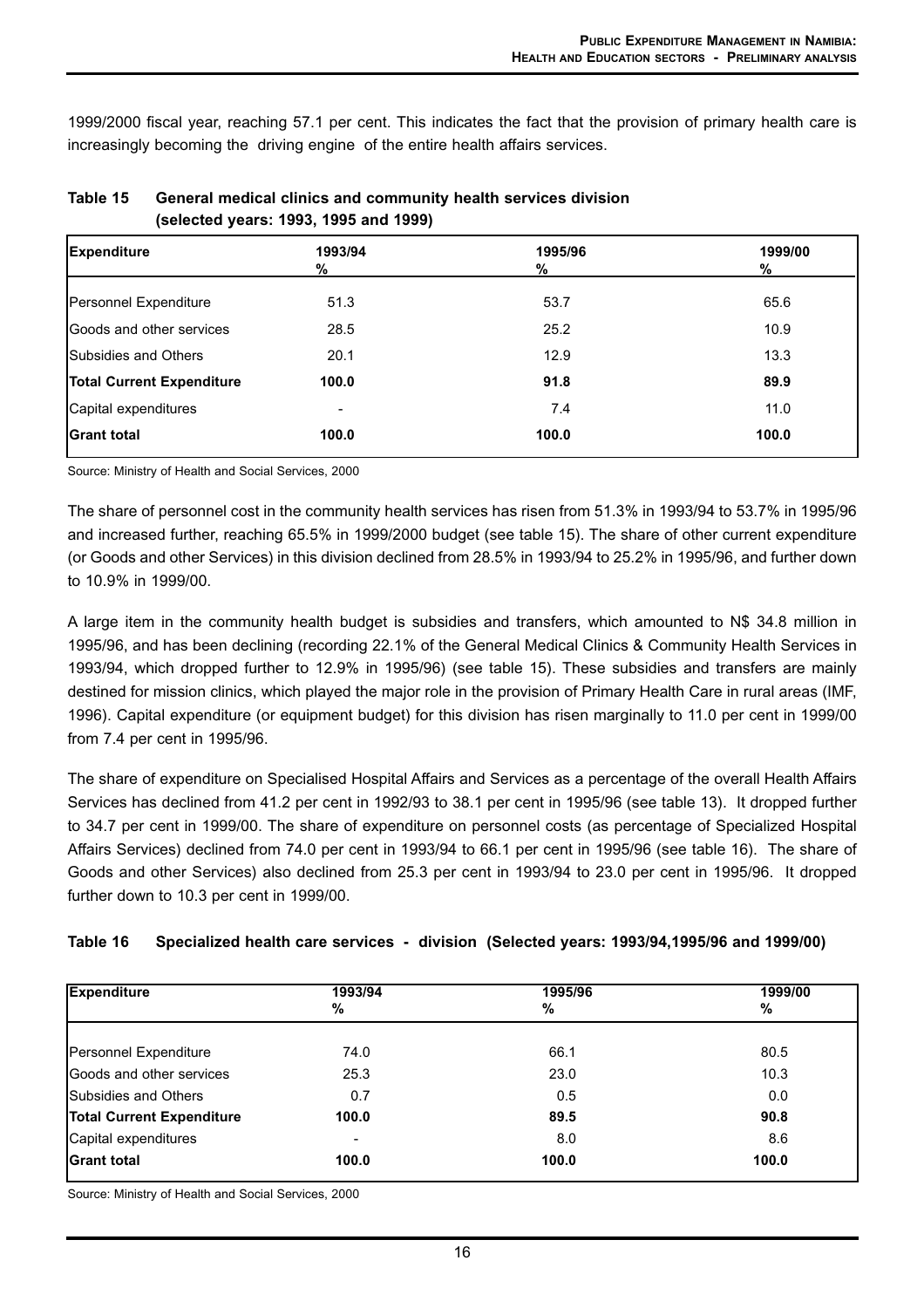Expenditure on Medicaments, Medical Equipment & Appliances Administration as a percentage of the overall Health Affairs Services stood at a mere 0.4 per cent in 1993/94, but rose to 4.9 per cent in 1999/00 (see table 13). The share of expenditure on personnel costs (as percentage of the overall division) increased from 64.1 per cent in 1993/94 to 78 per cent in 1995/96 (see table 17). It rose further, reaching 81.3 per cent in 1999/00.

| Table 17                    | Medicaments,<br>(selected years: 1993,1995 and 1999) | Medical<br>equipment     | appliances<br>and | administration | division |
|-----------------------------|------------------------------------------------------|--------------------------|-------------------|----------------|----------|
| <b>Expenditure</b>          |                                                      | 1993/94<br>%             | 1995/96<br>%      | 1999/00<br>%   |          |
| Personnel Expenditure       |                                                      | 64.1                     | 78.0              | 81.3           |          |
|                             | <b>IGoods and other services</b>                     | 35.9                     | 18.4              | 18.5           |          |
| <b>Subsidies and Others</b> |                                                      | 0.0                      | 0.0               | 0.0            |          |
|                             | <b>Total Current Expenditure</b>                     | 100.0                    | 96.5              | 99.8           |          |
| Capital expenditures        |                                                      | $\overline{\phantom{0}}$ | 3.5               | 0.2            |          |
| <b>IGrant total</b>         |                                                      | 100.0                    | 100.0             | 100.0          |          |

Source: Ministry of Health and Social Services, 2000

The share of expenditure on the Applied Research & Diagnostic Medical Laboratory Services, as percentage of the overall of Health Affairs Services has been constant over the years at about 2.6 per cent in 1993/94 and at 2.4 per cent in 1995/96. It, however rose to 3.3 per cent in 1999/00 (see table 13). The share of expenditure on personnel costs (as percentage of the overall division) remained constant at about 61.6% in 1993/94 and at 61.9% in 1993/94. It, however, declined to 56.5 % in 1999/00 (see table 18)

#### **Table 18 Applied research and diagnostic medical laboratory services (selected years: 1993,1995 and 1999)**

| 1993/94<br>$\frac{9}{6}$ | 1995/96<br>$\frac{9}{6}$ | 1999/00<br>% |
|--------------------------|--------------------------|--------------|
| 61.6                     | 62.0                     | 56.6         |
| 38.4                     | 34.4                     | 27.4         |
| 0.0                      | 0.0                      | 14.3         |
| 100.0                    | 96.4                     | 98.3         |
|                          | 3.6                      | 1.7          |
| 100.0                    | 100.0                    | 100.0        |
|                          |                          |              |

Source: Ministry of Health and Social Services, 2000

## **4.2.3 Efficiency of the Health Care System**

Unlike other services such as education, transport, etc., it is generally, very difficult to measure efficiency in the health care sector. In the context of Namibia, this task would be more difficult due to the absence of a well-designed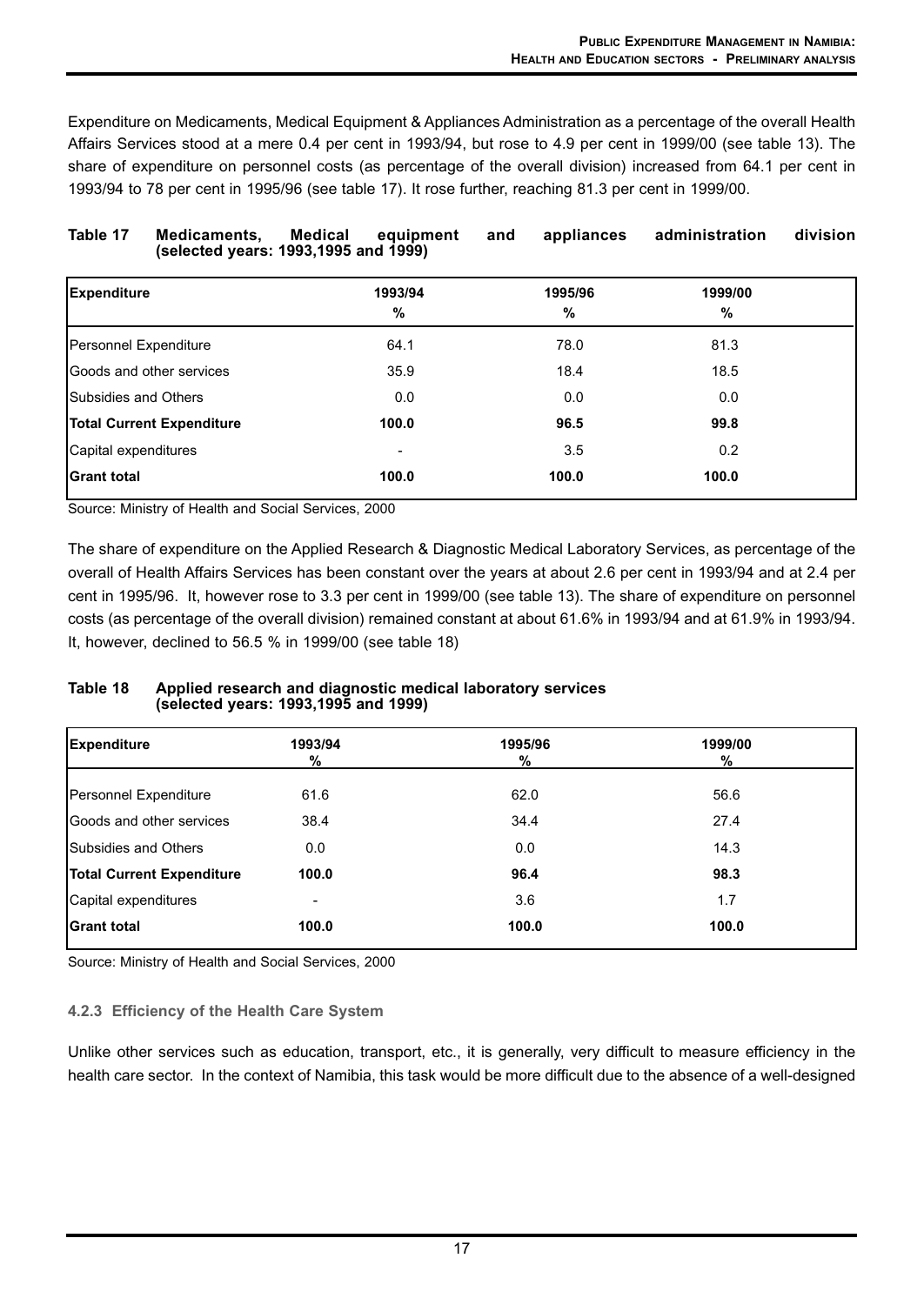health management information system (as has also been highlighted in other studies  $27$ ). However, available data on public spending and social indicators within health sector (as per Table 13-18) would still fairy enable an efficiency analysis in this sector. The spending would proxy input, whereas the social indicators would proxy the output. The analysis should eventually also relate to the achievements and/or failure of the Primary Health Care<sup>38</sup> and related programs (usually captured in social indicators  $29$ ).

From an intra-sectoral expenditure perspective, it transpired that a sizeable share of expenditure on Health Affair Services is allocated to General Medical Clinics & and Public Health division. It averaged 52 per cent of the total Health Affairs Services since 1991/92. This is not surprising since primary health care, which has been adopted as the foundation of health care delivery system in Namibia, falls under this division. The largest share of expenditure goes to personnel costs. This is to be understood given that the operation of this division is heavily labour-intensive. The decline in the share of Goods and Other Services in this division is largely attributed to the adoption of the basic drug policy, and the reduction in costs associated with the rationalisation of the hospital system (World Bank, 1995).

The second largest share of expenditure on Health Affairs Services is allocated to Specialized Health Care Services - division, averaging 37.8 per cent of the total Health Affairs Services since 1991/92. The largest share (which amount to 80% in 1999/2000 fiscal year) goes to the personnel costs. This is generally understood in the sense that health personnel, particularly more experienced and specialised staff deserves high salaries. The bias towards salaries in this division could also be seen as a means to attract and retain skilled individuals.

More concerns revolve around the expenditure composition of Medicaments, Medical Equipment & Appliances Administration - division. The overall share of expenditure on this division is the smallest, averaging only 1.1 per cent of the total Health Affairs Services since 1991/92). However, its personnel costs amounted to 74 per cent and 80 per cent of the total expenditure carried out in this division in 1995/96 and 1999/00 respectively. The share towards capital expenditure amounted to a mere 3.5 per cent (of the total spending in this division) in 1995/96 and 0.2 per cent in 1999/00. It is normally expected that the largest share of this division should be allocated to equipment and appliances, acquiring pharmaceuticals, etc. If this argument holds, this would imply serious resource misallocation.

Further analysis on input efficiency of the health system is limited by the absence of an adequate health management information system in the Ministry of Health and Social Services<sup>30</sup>. This is needed to capture issues related to the quality of health care provided. It is also necessary to know how the consumption of services differs among groups within countries. It was also revealed that the ministry operates a system of health information reporting which is not integrated with the accounting for health expenditures, nor with the records of the deployment of personnel and equipment.

In the absence of data for other countries to carry out a comparative efficiency analysis, it would be appropriate to look at the available social indicators. The resultant output dimension coupled with the input dimension (as already covered above) may at least serve as an indication of the state of efficiency of health expenditure in Namibia.

#### **Socio-economic indicators**

Compared to other countries in Sub-Saharan Africa, Namibia has made dramatic strides in important economic and social indicators. Table 19 provides a vivid picture of these changes and contrasts. There is a relationship between GNP per capita and health expenditure as a percentage of GDP such that an increase in the GNP per capita leads to a rise in health expenditure as a percentage of GDP.

<sup>27</sup> The lack of a well-designed health management information system was also highlighted in the World Bank s study on health affair services in Namibia, July 1994 <sup>28</sup> The input to and output of Primary Health Care would be the main pointer to efficiency of expenditure on health sector in the sense that it (i.e. Primary Health

Care) has been adopted as the foundation of helath care delivery system in Namibia.

<sup>29</sup> In many studies, the socio-economic indicators served as the common yardstick for efficiency analysis

<sup>30</sup> However, some projects on determinations of cost-effectiveness are (according to the ministry) currently in final stages of completion.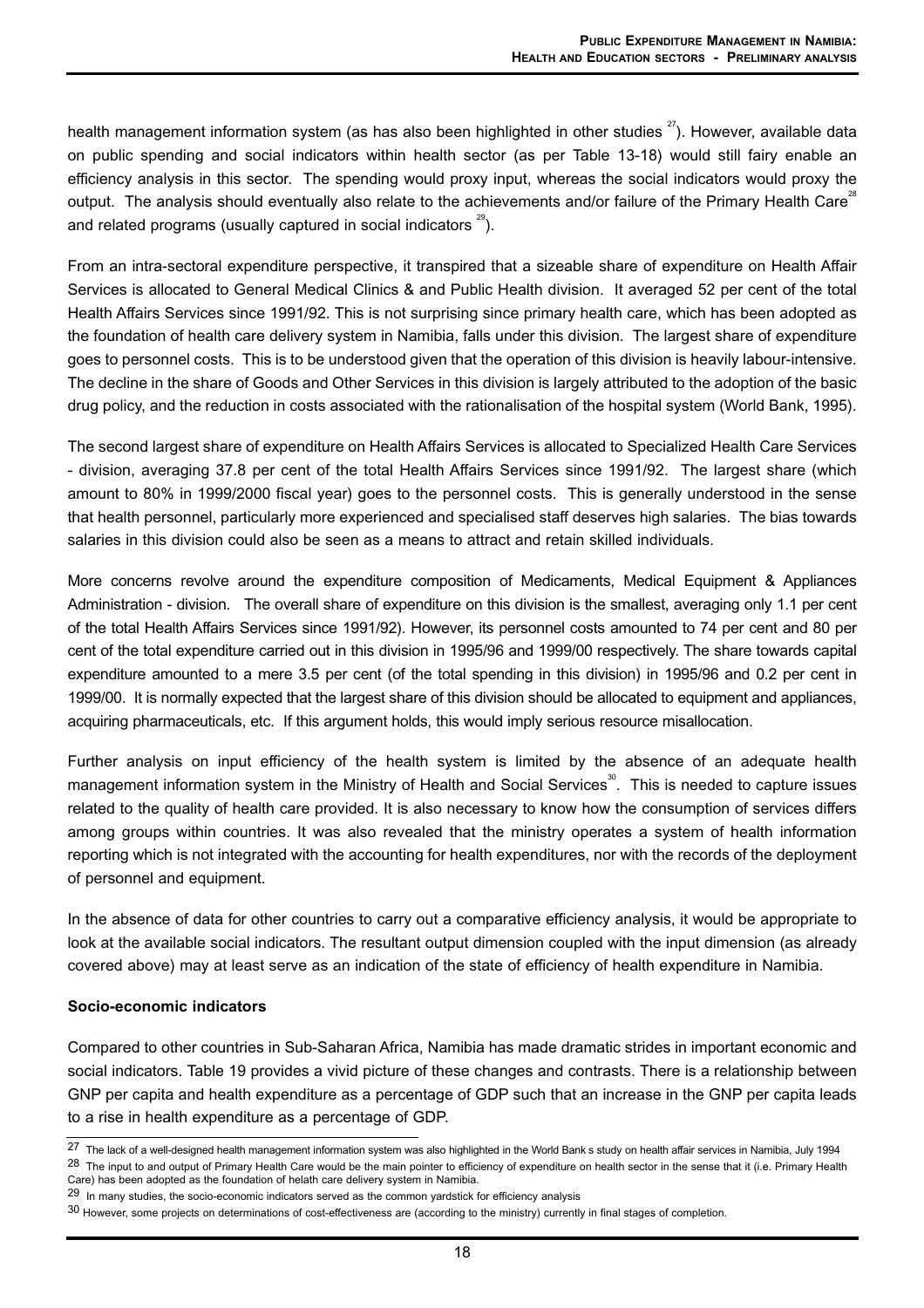Higher per capita income in Namibia and South Africa, for instance, has enabled the governments to allocate more resources to the health sector. Malawi, the poorest country in the sample, has made slow progress since 1990 according to the indicators shown in table 19. Both per capita income and progress in the health sector in Malawi have been relatively stagnant. Age- specific mortality data such as infant and child mortality rates, along with life expectancy at birth, are probably the best general indicators of community s current health status and are often cited as overall measures of population s welfare or quality of life. These indicators are closely related to GNP as can be seen clearly from table 19. As income increases, social indicators such as the infant mortality and life expectancy also improve.

From this table, Namibia fares relatively well in most popular indicators such as infant mortality rates and maternal mortality. Generally, these partially represent the outcome of the health system, particularly effective primary health care delivery. A sanitary environment, as reflected by increased access to sanitation and safe water, leads to improved health status. Access to safe water for example, is found to have significant effect on infant and child mortality (Kim and Moody, 1992; Hojman, 1996).

| <b>Country</b> | Year | <b>Infant</b><br>mortality<br>(per 1000) | <b>Access</b><br>to safe<br>water<br>$(% \mathbf{p}$ (% pop) | Life exp.<br>at birth<br><b>Total years</b> | <b>Maternal</b><br>mortality rate health care<br>per 100,000<br>live births | Acces to | <b>Health</b><br>exp. % of<br>within 1 hour GDP (1990-95) | <b>GNP</b> per<br>capita<br>(US\$/yr) |
|----------------|------|------------------------------------------|--------------------------------------------------------------|---------------------------------------------|-----------------------------------------------------------------------------|----------|-----------------------------------------------------------|---------------------------------------|
| Namibia        | 1985 | 69.00                                    |                                                              | 55.90                                       | 479.00                                                                      |          |                                                           | 1230                                  |
|                | 1990 | 64.00                                    | 47.00%                                                       | 55.90                                       | 370.00                                                                      |          | 3.7                                                       | 1900                                  |
|                | 1992 | 62.40                                    |                                                              | 55.74                                       |                                                                             | 59%      | 4.1                                                       | 2090                                  |
|                | 1994 | 60.80                                    |                                                              | 55.58                                       |                                                                             |          | 3.4                                                       | 2120                                  |
|                | 1996 | 58.80                                    | 76.9%                                                        | 55.82                                       | 220.0                                                                       | 55%      | 3.5                                                       | 2250                                  |
|                | 1997 | 57.60                                    |                                                              | 56.14                                       | 103                                                                         |          | 4.0                                                       | 2220                                  |
| South Africa   | 1980 | 58.00                                    |                                                              | 60.40                                       | 550.00                                                                      |          |                                                           | 2100                                  |
|                | 1990 | 53.00                                    |                                                              | 62.90                                       | 230.00                                                                      |          |                                                           | 2860                                  |
|                | 1992 | 51.00                                    |                                                              | 63.82                                       |                                                                             |          |                                                           | 3210                                  |
|                | 1994 | 49.00                                    |                                                              | 64.74                                       |                                                                             |          | 7.9%                                                      | 3430                                  |
|                | 1996 | 47.00                                    |                                                              | 65.64                                       | 230.00                                                                      |          |                                                           | 3510                                  |
|                | 1997 | 46.00                                    |                                                              | 66.08                                       |                                                                             |          |                                                           | 3400                                  |
| Nigeria        | 1985 | 92.00                                    | 45.00                                                        | 48.30                                       | 1500.00                                                                     |          |                                                           | 370                                   |
|                | 1990 | 84.00                                    | 42.00                                                        | 50.40                                       | 1000.00                                                                     |          |                                                           | 270                                   |
|                | 1992 | 81.20                                    |                                                              | 51.20                                       | 800.00                                                                      | 67.00    |                                                           | 280                                   |
|                | 1994 | 78.40                                    | 40.00                                                        | 52.00                                       |                                                                             |          | 1.4%                                                      | 230                                   |
|                | 1996 | 75.60                                    |                                                              | 52.80                                       | 1000.00                                                                     |          |                                                           | 260                                   |
|                | 1997 | 74.20                                    |                                                              | 53.20                                       |                                                                             |          |                                                           | 260                                   |
| Kenya          | 1985 | 75.00                                    |                                                              | 55.70                                       |                                                                             |          |                                                           | 300                                   |
|                | 1990 | 71.00                                    | 47.00                                                        | 54.10                                       | 650.00                                                                      |          |                                                           | 380                                   |
|                | 1992 | 68.60                                    |                                                              | 54.26                                       | 510.00                                                                      |          |                                                           | 330                                   |
|                | 1994 | 66.20                                    |                                                              | 54.42                                       |                                                                             |          | 2.5%                                                      | 260                                   |
|                | 1996 | 63.40                                    |                                                              | 55.08                                       | 650.00                                                                      |          |                                                           | 320                                   |
|                | 1997 | 61.80                                    |                                                              | 55.66                                       |                                                                             |          |                                                           | 330                                   |
| Malawi         | 1985 | 154.00                                   | 55.00                                                        | 44.90                                       | 54.00                                                                       |          |                                                           | 160                                   |
|                | 1990 | 148.00                                   | 51.00                                                        | 42.00                                       |                                                                             |          |                                                           | 200                                   |
|                | 1992 | 145.60                                   |                                                              | 41.48                                       |                                                                             |          |                                                           | 210                                   |
|                | 1994 | 143.20                                   |                                                              | 40.96                                       |                                                                             |          |                                                           | 160                                   |
|                | 1996 | 139.60                                   | 54.00                                                        | 41.04                                       | 35.00                                                                       |          |                                                           | 180                                   |
|                | 1997 | 137.20                                   |                                                              | 41.42                                       |                                                                             |          |                                                           | 220                                   |

#### **Table 19 Social Indicators, Selected African Countries, Selected Years**

Source: African Development Bank- Selected Statistics on African countries, 1999

Human Development Report - UNDP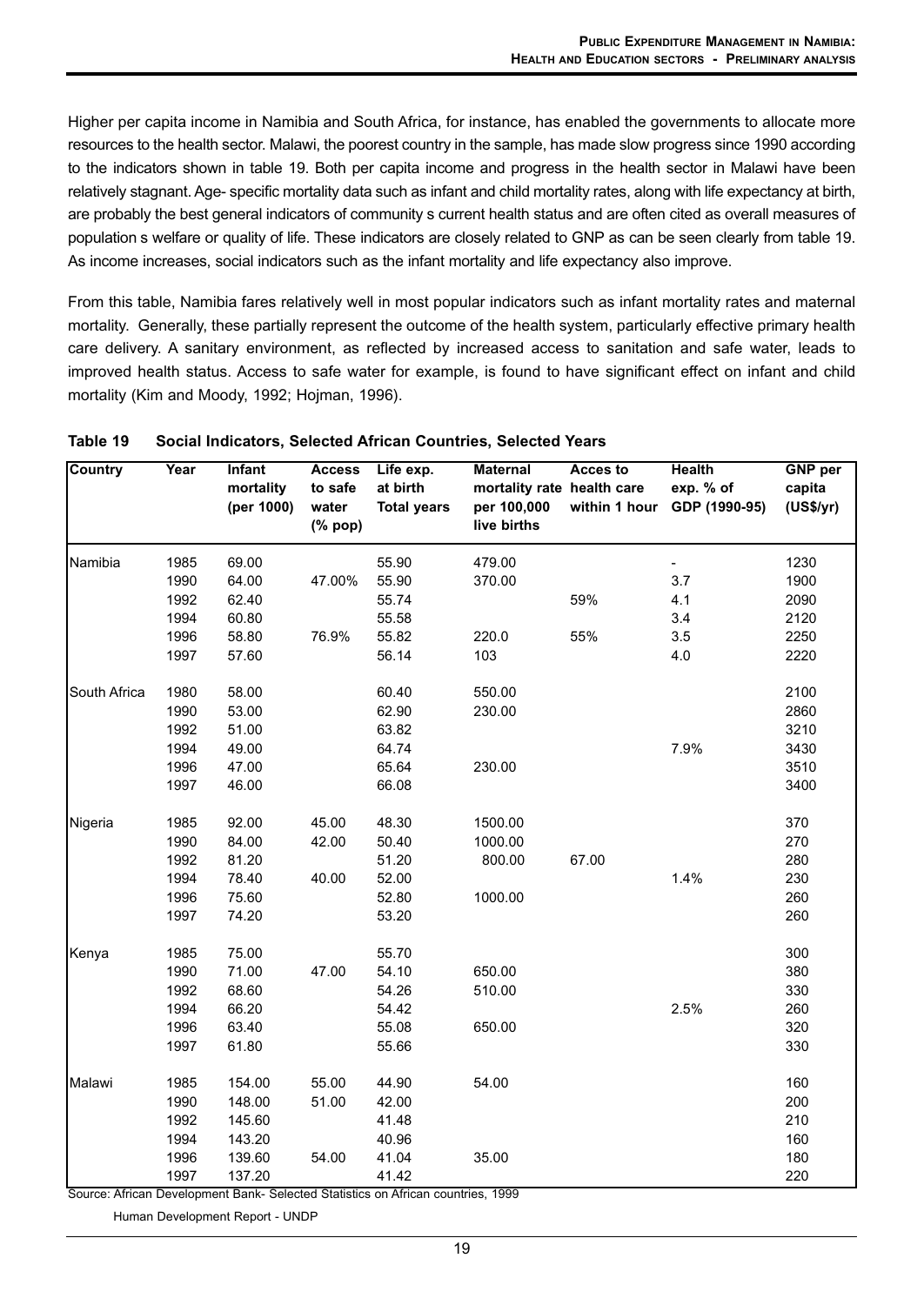Immunization coverage is one of the major programs in primary health care delivery. There is evidence that an increased vaccination coverage among children has a positive impact on their health status (Hojman, 1996). In 1992, Namibia had reached a high coverage rate of about 70 per cent compared to other immunization period. The recent data, however, shows a steady decline in immunization coverage indicating the need for effective community information, education and mobilization, as well as the deployment of effective strategies to reduce the high rate of dropouts and missed opportunities for immunization. Lack of transport to render primary health care services especially outreach services and the shortage of some vaccines experienced for longer periods (DPT, BCG), were cited as some possible reasons contributing to the declining coverage (HIS, 1997).

| Year | Immuni-<br>zation<br>rate (DPT3) | Immuni-<br>zation rate<br>(measles) | Pop.<br>(in million) | Pop./<br>per hosp.<br>bed | Pop/<br>doctor | Pop<br><b>Nurse</b> | Adequate<br>sanitation | <b>HIV-test</b><br>positive |
|------|----------------------------------|-------------------------------------|----------------------|---------------------------|----------------|---------------------|------------------------|-----------------------------|
| 1990 |                                  |                                     |                      |                           |                |                     |                        | 543                         |
| 1992 | 70%                              | 71%                                 | 1.4                  | 197                       | 4,308          | 313                 | 40%                    | 2,050                       |
| 1993 |                                  |                                     | 1.49                 | 218                       | 4,585          | 333                 |                        | 2,517                       |
| 1994 |                                  |                                     | 1.54                 | 239                       | 4,738          | 344                 |                        | 4,126                       |
| 1995 | 74%                              | 68%                                 | 1.59                 | 242                       | 4,892          | 355                 |                        | 7,757                       |
| 1996 | 70%                              | 61%                                 | 1.64                 | 256                       | 4,373          | 366                 | 51%                    | 10,576                      |
| 1997 | 66%                              | 51%                                 | 1.69                 | 270                       | 4,194          | 376                 |                        | 11,608                      |
| 1998 |                                  |                                     | 1.75                 | 280                       | 3,968          | 389                 |                        | 12,701                      |
| 1999 |                                  |                                     | 1.8                  | 267                       | 3,782          | 400                 |                        |                             |

#### **Table 20 Health indicators Namibia - selected years**

Source: African Development Bank- Selected Statistics on African countries, 1999

HIV/AIDS is having a negative impact on life expectancy in Namibia, which has already fallen from 58 to 55 years. If Namibia follows the same path, as its neighbor's -Botswana and Zimbabwe - life expectancy will drop drastically by more than 10 years over the next 12 to 17 years. Namibia is in the unenviable position of having the third highest HIV prevalence per capita in the world; Botswana and Zimbabwe are the two most affected countries (UNDP, 1998). The 2000/1-revised budget indicated that the impact of HIV/AIDS has forced an extra N\$75 million to be allocated for civil servants medical aid scheme.

## **Table 21 Average length of stay in hospital - number of days: Namibia**

| <b>Departments</b>         | 1995 | 1996 | 1997 | 1998 | 1999 | 2000 Jan - May |
|----------------------------|------|------|------|------|------|----------------|
| <b>IAdult/General Ward</b> | 9.5  | 8.8  | 9.2  | 9.3  | 9.3  | 9.3            |
| <b>IPediatrics Ward</b>    | 7.1  | 6.7  | 6.4  | 6.8  | 6.6  | 5.7            |
| Maternity Ward             | 3.4  | 3.3  | 3.1  | 3.2  | 3.5  | 2.9            |

Source: Ministry of Health and Social Services

Average length of stay in hospitals is cited also as an indicator of the efficiency of resource use. Longer stays may reflect a waste of resources if patients are kept in hospitals beyond the time medically required, inflating demand for hospital beds and increasing hospital costs. Although cross-country variations in average length of stay may result from differences in the role of hospitals, many developing countries do not have separate extended facilities, so hospitals become the source of long-term as well as acute care.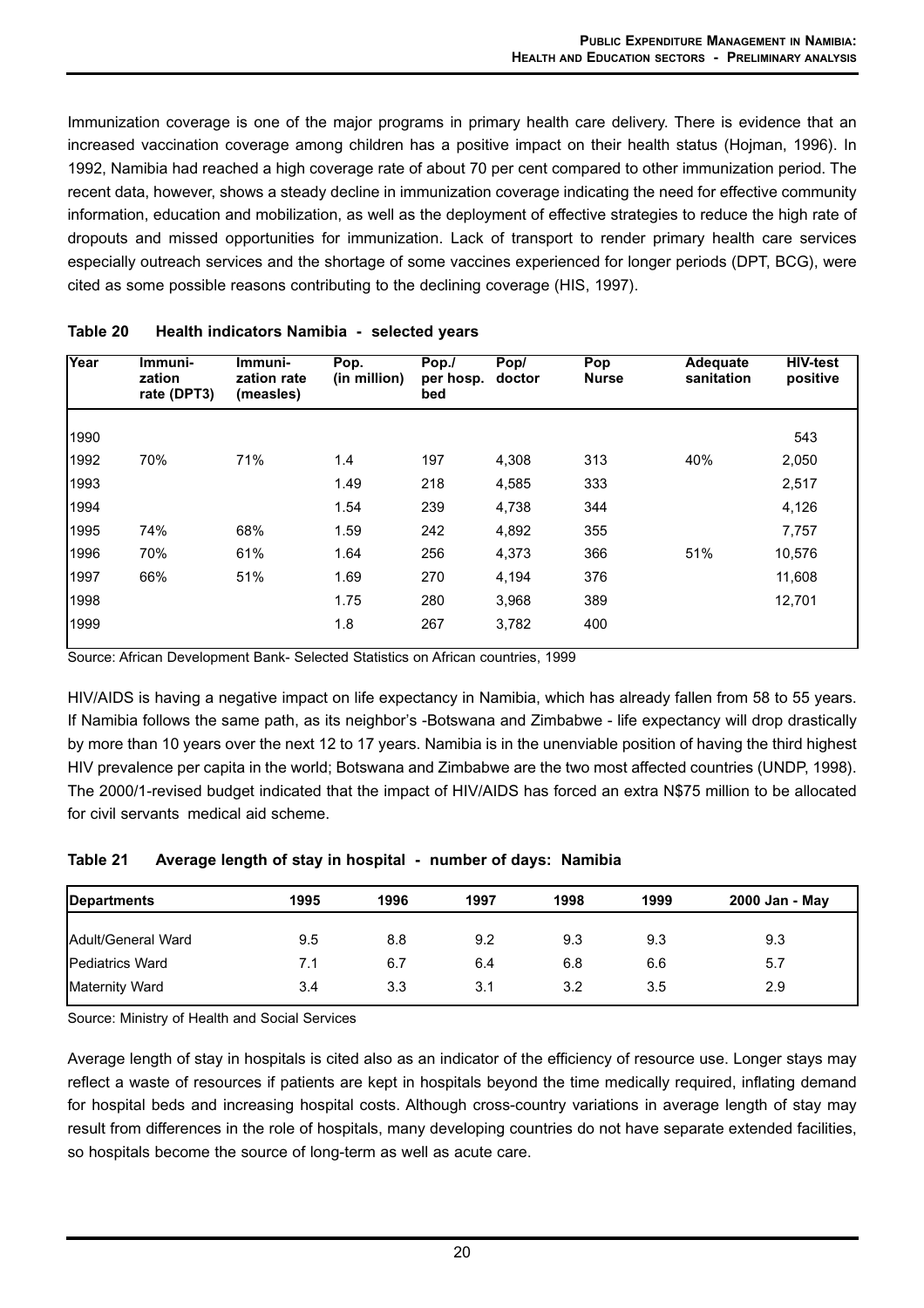Data on the average length of stay in hospital is recorded according to different departments. It ranges from 9.5 days in the adult/general departments, 7.1 days in the paediatrics wards and to 3.4 days in maternity wards. These compare well with other countries. According to the World Development Indicators, Germany average length of stay was 14 days between 1990 and 1997, while the Netherlands was recorded to be 33 days.

# **SECTION V**

#### **5. POLICY IMPLICATIONS AND CONCLUSIONS**

#### **5.1 Policy Implications**

- Capital expenditure on education has been very minimal and there are no prospects for the situation to change given resource constraints. Private sector participation in education should be encouraged. The public can also make substantial private investments in education such as building of schools as Kenyans did through the Harambee movement during the 1970 s. Harambee movement was an attempt to increase rural infrastructure (such as schools and clinics) through investment by local communities<sup>31</sup>.
- The study concludes, among other, that immunisation has declined as a result of lack of transport to reach remote areas as well as the shortage of vaccines. Therefore, the authority i.e. Ministry of Health should consider the aspect of decentralisation of health services, to reduce problems associated with logistics.
- As a matter of necessity, the ministry must reprioritise its expenditure patterns, in particular, between personnel costs and essential medication. The ministry must also explore means of getting medication at a lower cost, even if it means to look into the feasibility of botanical gardens establishment.
- Overall, the ministries / public sector should set up broad efficiency guidelines for themselves. These guidelines should comprise of several major efficiency indicators on different issues and /or operations e.g. on expenditure efficiency indicators, on primary health care operations, etc. These should be measurable. Allocation to current expenditure should be justifiable from a broader efficiency perspective.

## **5.2 Conclusions**

Namibia s educational system appears to be very financially burdensome, accounting for over 10 per cent of GDP. Such a system is very far from being internally efficient. This is true in light of the low percentage of pupils completing primary education and the high repetition rates relative to other African countries. There is room to both improve school enrolment rates within the actual budget and also to reduce costs. It appears that the reason for the high unit cost for primary and secondary education is mainly due to high personnel costs, particularly remuneration costs. This accounts for almost 7.5 percent of GNP or 85 per cent of total expenditure on education. Therefore, it will not be easy to reduce the high unit cost in primary and secondary education without a reduction in personnelrelated costs.

At independence Namibia s health care system provided curative care for a small fraction of the population. Ten years later, half of Namibians have access to primary health care services. Social and health indicators for Namibia have improved during this period. Specialised health services share of health affairs services actual expenditure

<sup>31</sup> Once communities made initial investments in a certain project, the government would sometimes help to develop or maintain the project. During the 1970 s, approximately 30 per cent of capital formation in rural areas was financed by *harambe* contributions.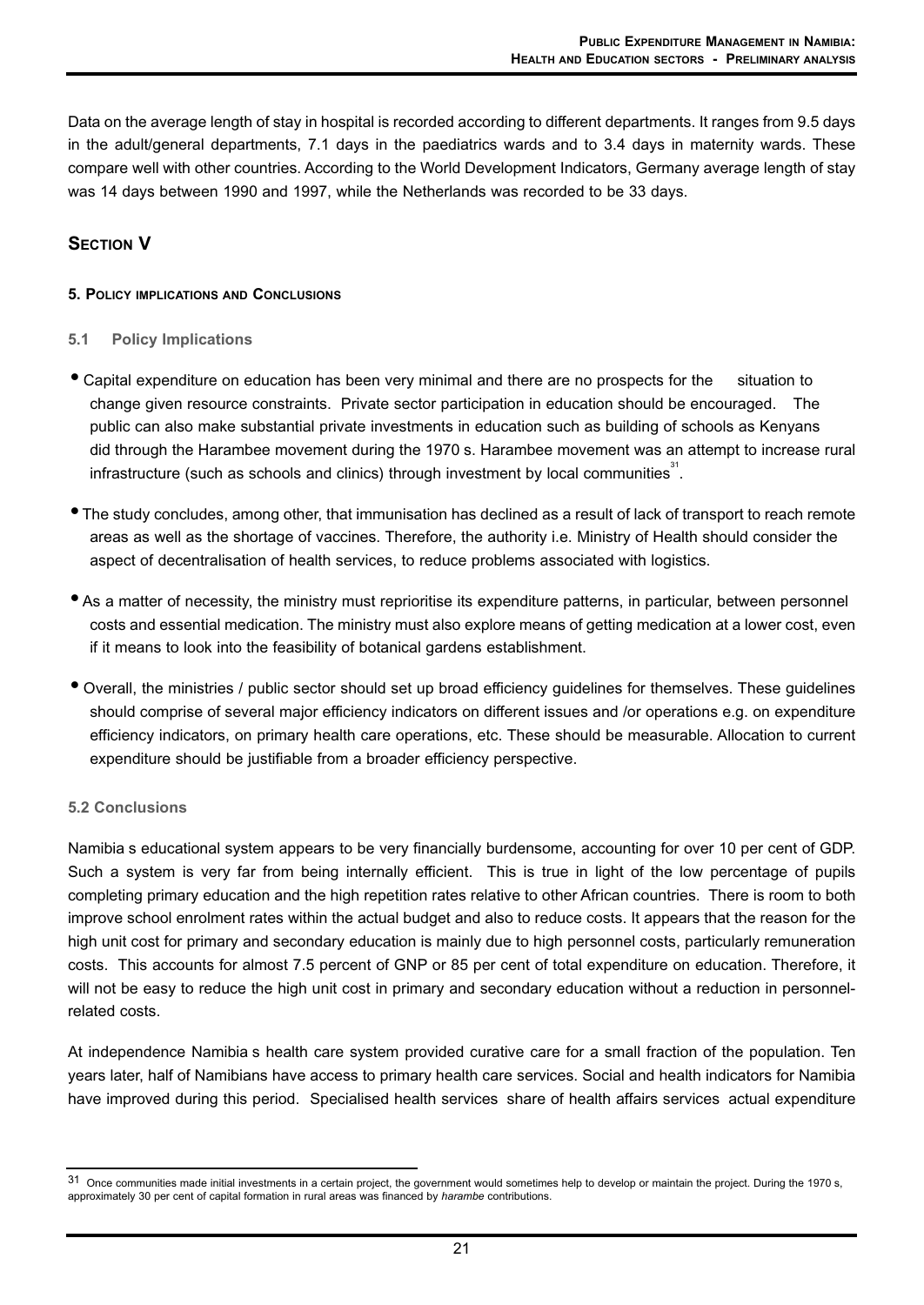has declined, whilst community health services share has risen. Part of the explanation for the increase in expenditure on community health services could be related to a number of priority programs, such as preventative health care programs, including immunisations and aids control, health awareness, nutrition and family planning.

Although a lot of resources have been put in the establishment of primary health care services, more efforts to reach the major as well as supportive goals of the approach are needed. There is a decline in the routine immunisation coverage of children less than one year for all antigens from 1995 to 1997. This immunisation coverage rate is quite low and it is far from reaching the target level as explained in the study.

Among reasons cited for the decline in immunisation coverage was the shortage of some vaccines. Considering the budget allocation within the Medicaments, Medical Equipment and Appliances Administration, it is evident that less resources are left for acquiring the necessary medicaments, given the fact that 78 per cent in 1995/1996 of the budget was allocated to personnel costs within this division.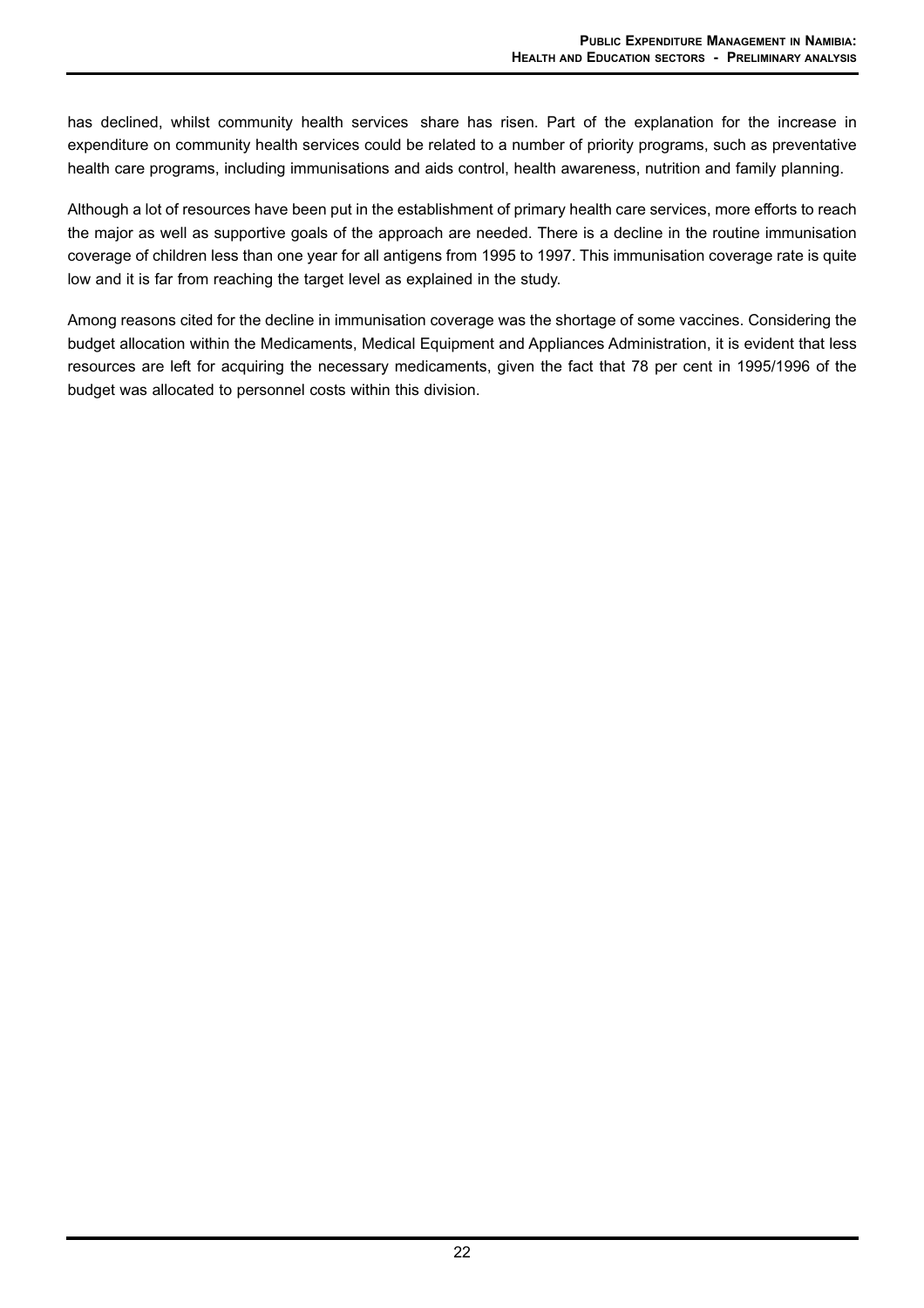## **REFERENCES**

African Development Bank, (1999): Selected Statistics on African Countries, Vol. XIX.

Aturupane, Harsha, Paul Glewwe, and Paul J. Isenman, ( 1994): " Poverty , Human Development and Growth: An emerging Consensus?" Human Resources Development and Operations Policy Working Paper 36 (Washington: The World Bank, Human Resources and operations Policy Department).

Chuard, D., Jean-Pierre Jarousse, Alain Mingat, (1995): Cost, Financing and Development of Education in Namibia , IREDU, University of Bourgogne, France.

Commander, Simon, Hamid Davoodi, and Une J. Lee, (1997), The Causes and Consequences of Government for Growth and Well-Being , (unpublished; Washington: World Bank).

Easterly, W. and Rebelo, S., (1994): "Fiscal Policy and Economic Growth: An empirical Investigation", Centre for Economic Policy Research, Discussion Paper.

Gerdtham, Ult\_G, Bengt Jonsson, Maitland MacFarlan, and Howard Oxley (1995), New Directions in Health Care Policy , OECD Health Policy Studies No.7 (Paris: Organization for Economic Cooperation and Development).

Gupta S, K. Honja and M. Verhoeven, (1997): The Efficiency of Government Expenditure: Experience from Africa , IMF Working Paper No. 97/153, (Washington, D.C: International Monetary Fund).

Hague, N.U, PJ. Montiel and S. Shepard, (1998): Public Sector Efficiency and Fiscal Austerity IMF Working Paper No.97/153, (Washington, D.C: International Monetary Fund).

Hecht,R. and P.Musgrove,(1993): Rethinking the Government s Role in Health, Finance and Development, Vol.30,pp.6-9.

Isenman, Paul J., (1980): "Basic needs: The case of Sri Lanka," World Development, Vol.8, No.3 (March) pp.237-58.

Kaakunga, E., 1997: The composition of Government Expenditure and Economic Growth: The case study of Namibia 1980-1994, Unpublished M.Sc. Thesis.

Keating, M. and D. Rosalky, (1990): Rolling Expenditure Plans: Australian

Experienced and Prognosis (Washington, D.C: International Monetary Fund).

Kochhar,K. , (1991) : Health : A Guide to Public Policy Issues in Developing

Countries (Washington, D.C: International Monetary Fund).

Kostopoulos C, (1999): Progress in Public Expenditure Management in Africa: Evidence from World Bank Surveys (Washington, D.C: World Bank).

Landau, D., (1983):" Government Expenditure and Economic Growth : A cross-country Study". Southern Economic Journal, Vol.49, No.3, pp.783-792.

Ministry of Basic Education and Culture (1996), Issues and Actions (Windhoek: Ministry of Education, Efficiency Program).